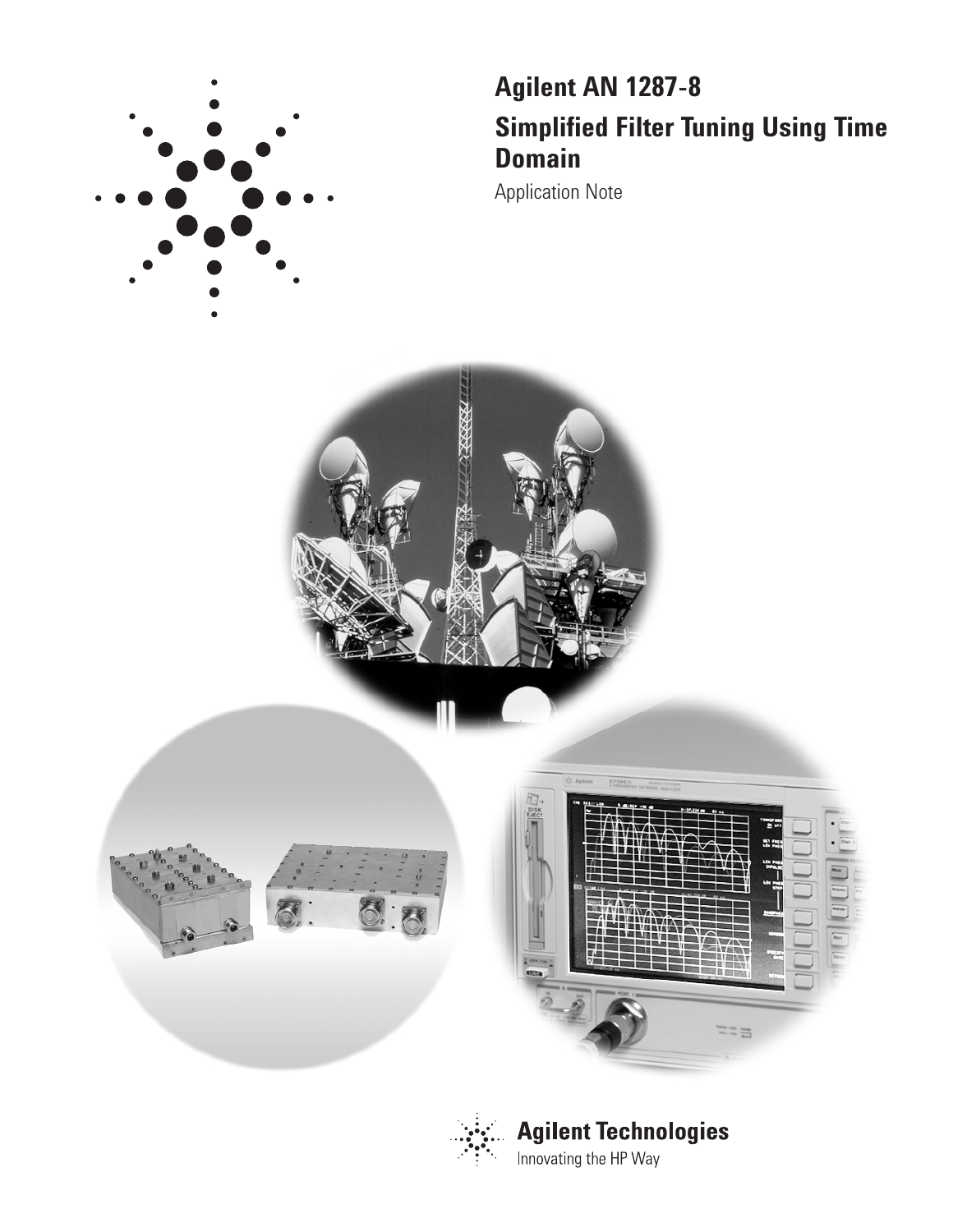# **Table of Contents**

- 
- **3 Introduction**<br>**3 Difficulties of** Difficulties of filter tuning
- 
- 4 Ideal tuning method<br>**5** Basic characteristic **5 Basic characteristics of bandpass filters**
- **6 Time-domain response of simulated filters**<br>**7** Effect of tuning resonators
- 7 Effect of tuning resonators<br>8 Effect of tuning coupling ap
- Effect of tuning coupling apertures
- **10 Practical examples of tuning filters**<br>**10** Setting up the network analyzer
- 10 Setting up the network analyzer<br>11 Example 1: Tuning resonators on
- 11 Example 1: Tuning resonators only<br>13 Example 2: Tuning to a "golden filte
- Example 2: Tuning to a "golden filter"
- 16 Example 3: Using simulated results for a template<br>17 Effects of loss in filters
- **17 Effects of loss in filters**
- **18 More complex filters**<br>18 Cross-coupled filters
- 18 Cross-coupled filters<br>19 Duplexers
- 19 Duplexers<br>20 **Conclusion**
- **20 Conclusion**
- **21 References**
- **22 Summary: Hints for time-domain filter tuning**
- **23 Appendix A: Understanding basic bandpass filter design** 
	- **25 Appendix B: Using time-domain in the network analyzer for filter tuning**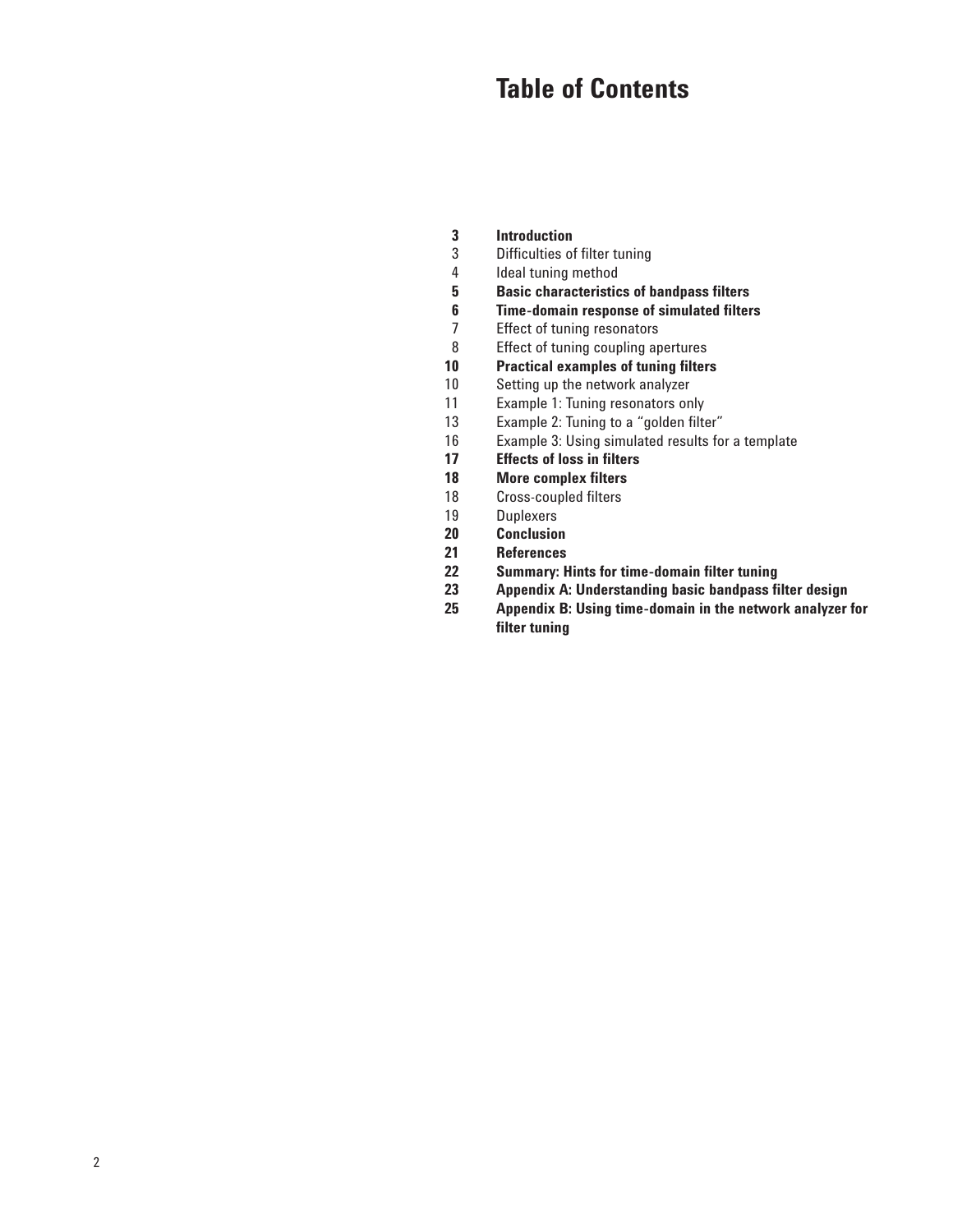# **Introduction**

The increase in wireless communications services is forcing more and more channels into less frequency spectrum. To avoid interference, very stringent filtering requirements are being placed on all systems. These systems usually employ coupled resonator filters to handle the power levels and provide the needed isolation. The difficulty of tuning these filters quickly and accurately often limits manufacturers from increasing their production volumes and reducing manufacturing cost.

In a coupled-resonator cavity-tuned filter, the center frequency of each resonator must be precisely tuned. The couplings between resonators must also be precisely set to achieve the proper passband response, low return loss (reflection), and small passband ripple. Setting coupling coefficients and tuning the resonators are as much art as science; often a trial-and-error adjustment process. Until now, there has been no alternative.

This application note describes a method of tuning a filter using the time-domain response of its return loss, which makes filter tuning vastly easier. It is possible to tune each resonator individually, since time-domain measurements can distinguish the individual responses of each resonator and coupling aperture. Such clear identification of responses is extremely difficult in the frequency domain. Coupling coefficients may be precisely set to provide a desired filter response, and any interaction caused by adjustment of the coupling structures and resonators can be immediately determined and accounted for.

Perhaps the most important advantage of the timedomain tuning method is that it allows inexperienced filter tuners to successfully tune multiplepole filters after only brief instruction. Such rapid proficiency is impossible with previous tuning methods. This technique also lends itself well to the automated production environment, which has always been a challenge.

### **Difficulties of filter tuning**

The interactive nature of coupled-resonator filters makes it difficult to determine which resonator or coupling element needs to be tuned. Although some tuning methods can achieve an approximately correct filter response, final tuning often requires the seemingly random adjustment of each element until the final desired filter shape is obtained. Experienced tuners can develop a feel for the proper adjustments, but months are often required before a novice can be proficient at tuning complex filters. The time and associated cost of tuning, and the difficulty and cost in training new personnel can limit a company's growth and responsiveness to changing customer needs.

Some companies have attempted to automate the tuning process, using robotics to engage and turn the tuning screws, and an algorithmic process to accomplish the tuning. The tuning algorithms are a particular problem, especially when a filter is nearly tuned, at which point the interaction between stages can be so great that final tuning cannot be achieved. New filter designs may require entirely new algorithms, making it even more difficult for test designers to keep up with changing requirements. Manufacturing changes that affect the filter components, such as tool wear or changing vendors, may also cause algorithms and processes to become less effective.

In some cases, tuned filters go through temperature cycling or other environmental stress as part of the manufacturing process, and their characteristics may change as a result. It can be very difficult to identify which resonators or coupling apertures need to be retuned using conventional filter tuning methods.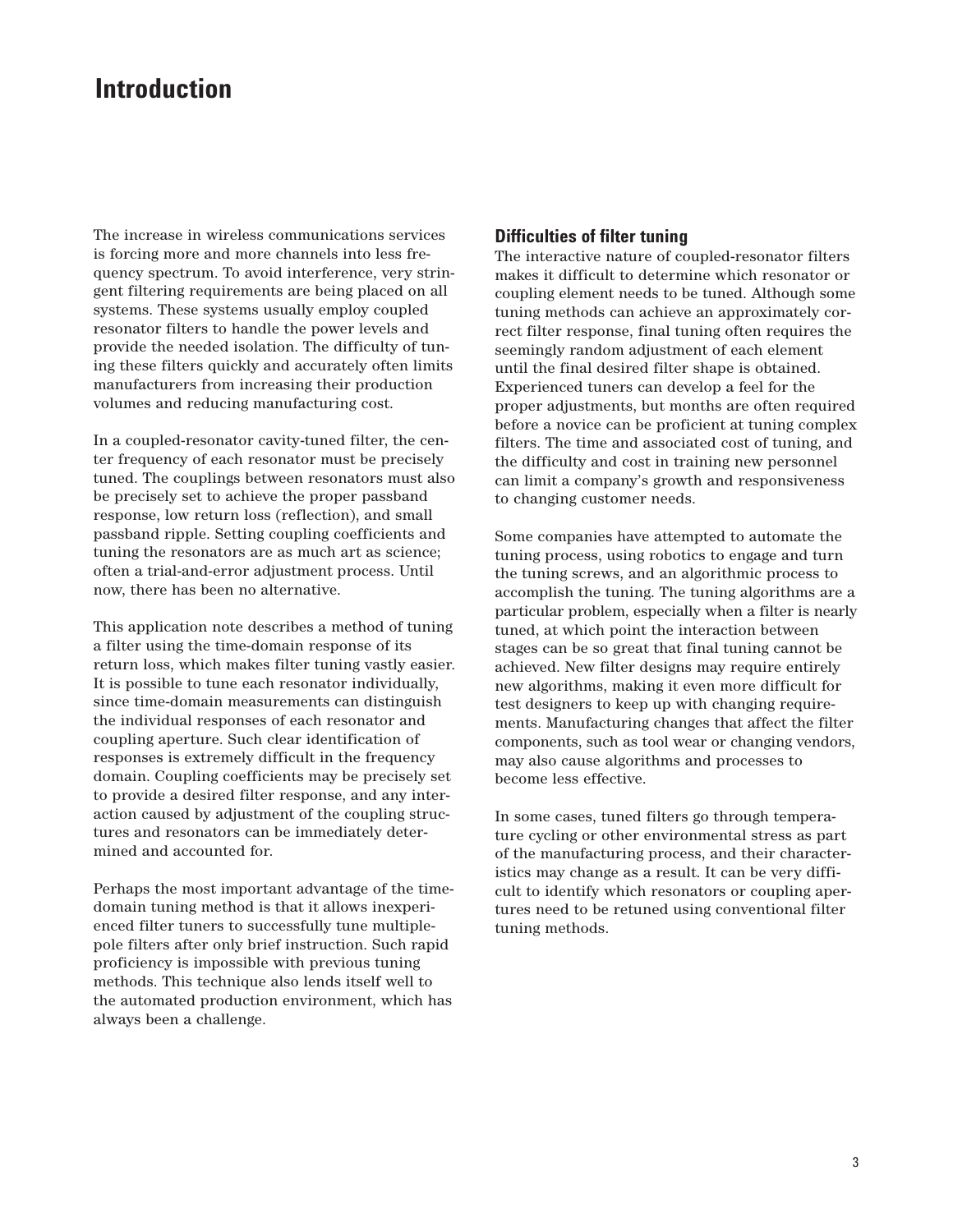## **Ideal tuning method**

The solution to these difficulties would be a tuning method that is simple, flexible, and deterministic. That is, one in which the individual adjustment goals for each tuning element, resonator, and coupling aperture would not depend upon the other elements in the filter. The response to each tuning screw would be easily identified, and any interactive effect would be immediately seen and accounted for. Ideally, each screw would only need to be adjusted once. Finally, the tuning method would not depend on filter type or shape, or number of filter poles.

This application note presents a technique that clearly identifies the resonator or coupling aperture that needs to be tuned, and enables the operator to see and correct for interactions. Filters can be tuned to match any filter shape within their tuning ranges. Although this technique does not meet the ideal goal of requiring only a single adjustment of each screw, it greatly simplifies and speeds up the filter-tuning process.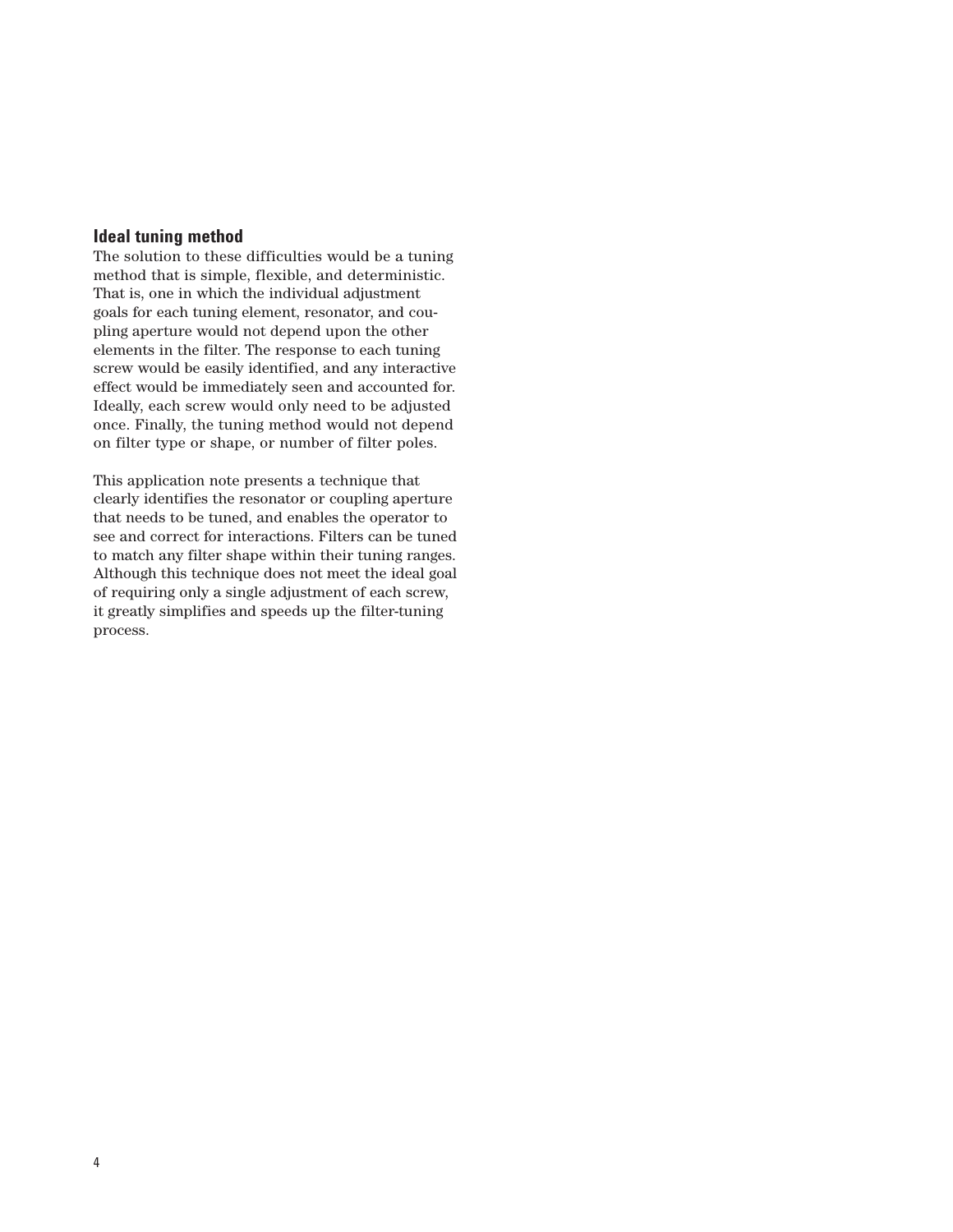## **Basic characteristics of bandpass filters**

First, let's review some basic information and characteristics about bandpass filters.

Bandpass filters are commonly designed by transforming a low-pass filter response to one that is centered about some new frequency. Coupled resonators, which may be lumped LC resonators, coaxial line resonators, cavity resonators, or microwave waveguide resonators, are used to create the upward shift in frequency. The terms resonator, cavity resonator, and cavity will be used interchangeably in this application note. More details on bandpass filter design can be found in Appendix A.

The center frequency of the filter is determined by setting the resonators. In most designs, all resonators are set exactly to the center frequency, with the effects of adjacent coupling included in the calculation of the resonant frequency.

The filter shape, bandwidth, ripple, and return loss are all set by the coupling factors between the resonators. When properly tuned, the resonators have almost no effect on the filter shape. The only exception is that the input and output resonators set the nominal impedance of the filter. Usually an input or output transformer is used to match to a desired impedance. Of course, when the resonators are not properly tuned, the return loss and insertion loss will not be at the optimal levels.

Because the resonators are coupled to each other, tuning one resonator will have the most effect on the adjacent resonators, but it will also have some smaller effect on the remaining resonators. The extent of the effect depends on the coupling factor.

With this information in mind, we are ready to explore the new time-domain tuning technique.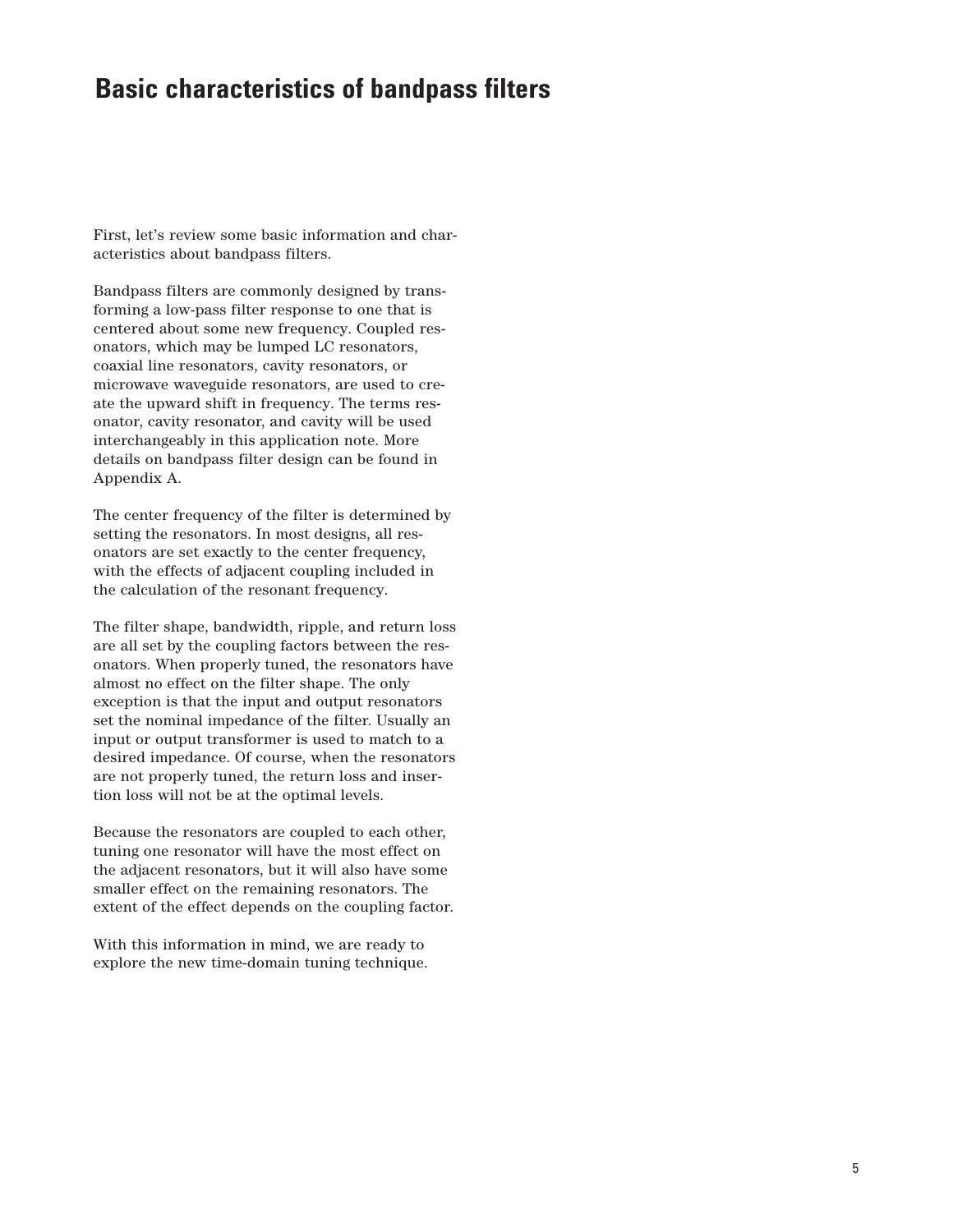# **Time-domain response of simulated filters**

To introduce this tuning method, we will use simulations to examine what happens to the timedomain response of a bandpass filter when it is tuned. We will start with a relatively simple filter: a five-pole coupled resonator filter with four coupling structures, designed for a Chebyshev response with 0.25 dB of passband ripple. In this example, a filter response will be simulated by Agilent Technologies' Advanced Design System (ADS) microwave design software, so that the exact values of constituent components are known. The frequency sweeps will be performed in the simulator, and the results will be downloaded to the vector network analyzer (VNA), where the instrument's time-domain transform application can show the effects of filter tuning. The schematic for the filter is shown in Figure 1.

To set up the measurement for time-domain tuning, the frequency sweep **MUST** be centered at the desired center frequency of the bandpass filter. This is critical, since the tuning method will tune the filter to exactly that center frequency. Next, the span should be set to approximately two to five times the expected bandwidth.

Figure 2 shows the frequency response and time response of the filter. Notice the distinctive dips in the time-domain  $S_{11}$  response of the filter. These are characteristic nulls that occur if the resonators are exactly tuned. The peaks between the nulls relate to the coupling factors of the filter, as we will see later. Markers 1 through 5 have been placed to show the characteristic dips corresponding to resonators 1 through 5 in the filter. Although there are some dips to the left of marker 1, those are not part of the filter response. Generally the peaks corresponding to the filter response will be much higher in magnitude than the ones in the  $t<0$  region, which are not meaningful, and usually the dip corresponding to the first resonator will occur near t=0.







**Figure 2. The frequency and time-domain response of a bandpass filter**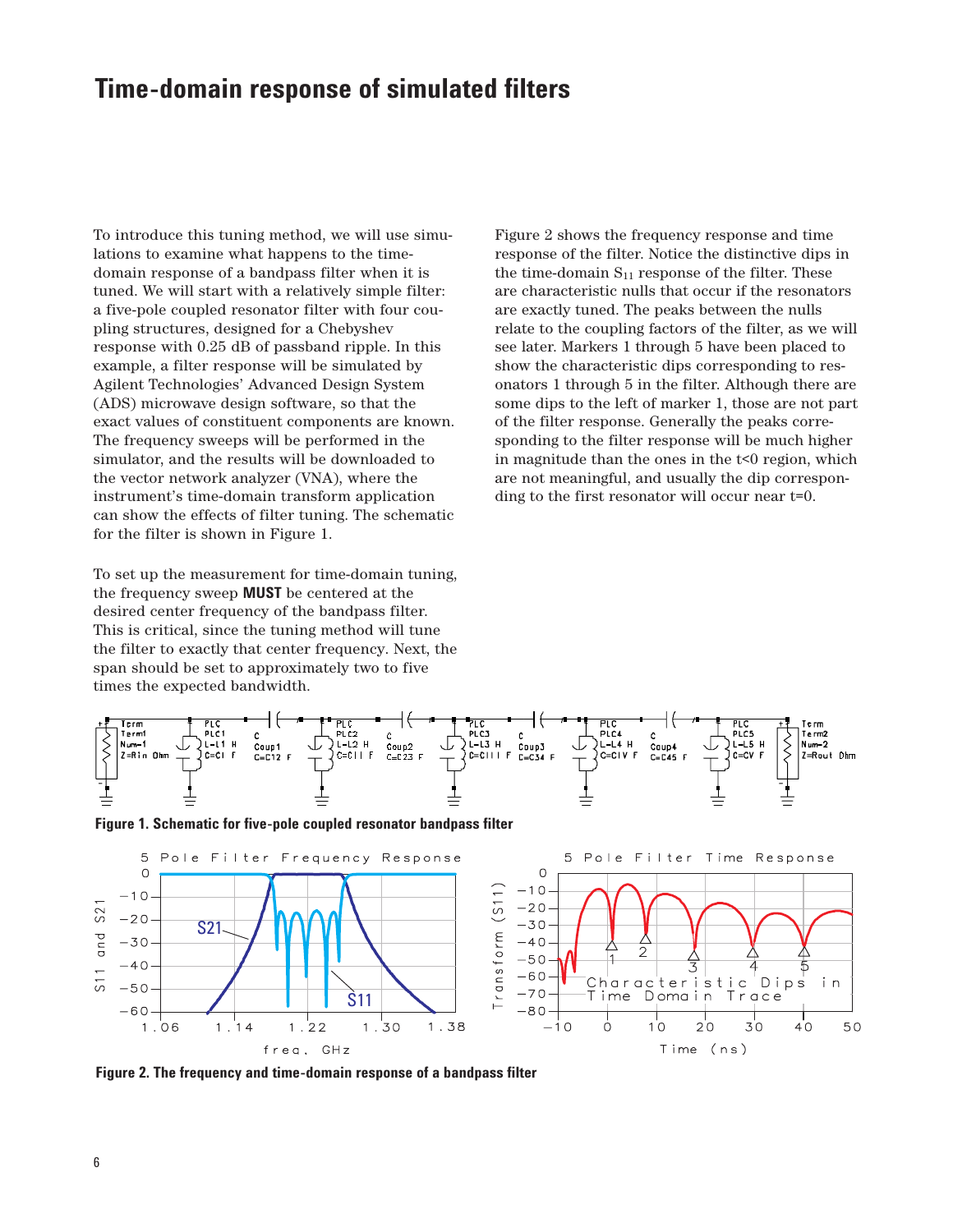#### **Effect of tuning resonators**

The example filter starts out with the ideal design values, which yields the desired response since it is properly "tuned" by definition. To understand the time-domain response to tuning the resonators, we will monitor the time-domain response while changing (mistuning) the resonator components in the simulation. Figure 3 shows the time-domain traces for three conditions (with the ideal response in the lighter trace). The upper plots show the filter with the second resonator mistuned 2% low in frequency. Note that the first dip has not changed, but the second dip is no longer minimized, and neither are the following dips. If a resonator is substantially mistuned (more than 1%), it will significantly mask the dips of following resonators. Therefore, to identify the mistuned resonator, look for the first dip that is no longer at a minimum. In this case, we see that mistuning resonator 2 causes the second null to move away from its minimum value.

The lower plots show one response with only the third resonator mistuned 2% high and another one with only the fourth resonator mistuned 2% low. Again, it is easy to identify which resonator is mistuned by looking for the first dip that is no longer minimized. Additional simulations have shown that the characteristic dips are minimized only when the corresponding resonators are set to their correct values. Changing the tuning in **either** direction causes the dips to rise from the minimum values.

The key to this tuning technique is to adjust the resonators until each null is as low as possible. The adjustment will be mostly independent, although if all the resonators are far from the final value the first time through, adjusting a succeeding resonator may cause the null of the previous resonator to rise from its minimum. If this occurs, the null for the previous resonator should be optimized again. Once the succeeding resonator has been tuned and the previous one optimized, additional smaller adjustment to the second resonator will have very little effect on the dip corresponding to the first resonator.



Time Resp. w/2nd Resonator Mistuned 0 Resonator 2 mistuned  $(S11)$  $-10$  $-20$ Transform  $-30$  $-40$  $\overline{2}$ Δ  $-50$ 5 3 Ideal response  $-60$  $-10$  $1^{\circ}$  $2^{\rm o}$  $30$  $40^{\circ}$  $\dot{\circ}$ 50 Time Response (ns)



7 **Figure 3. The response of a bandpass filter to tuning the resonators**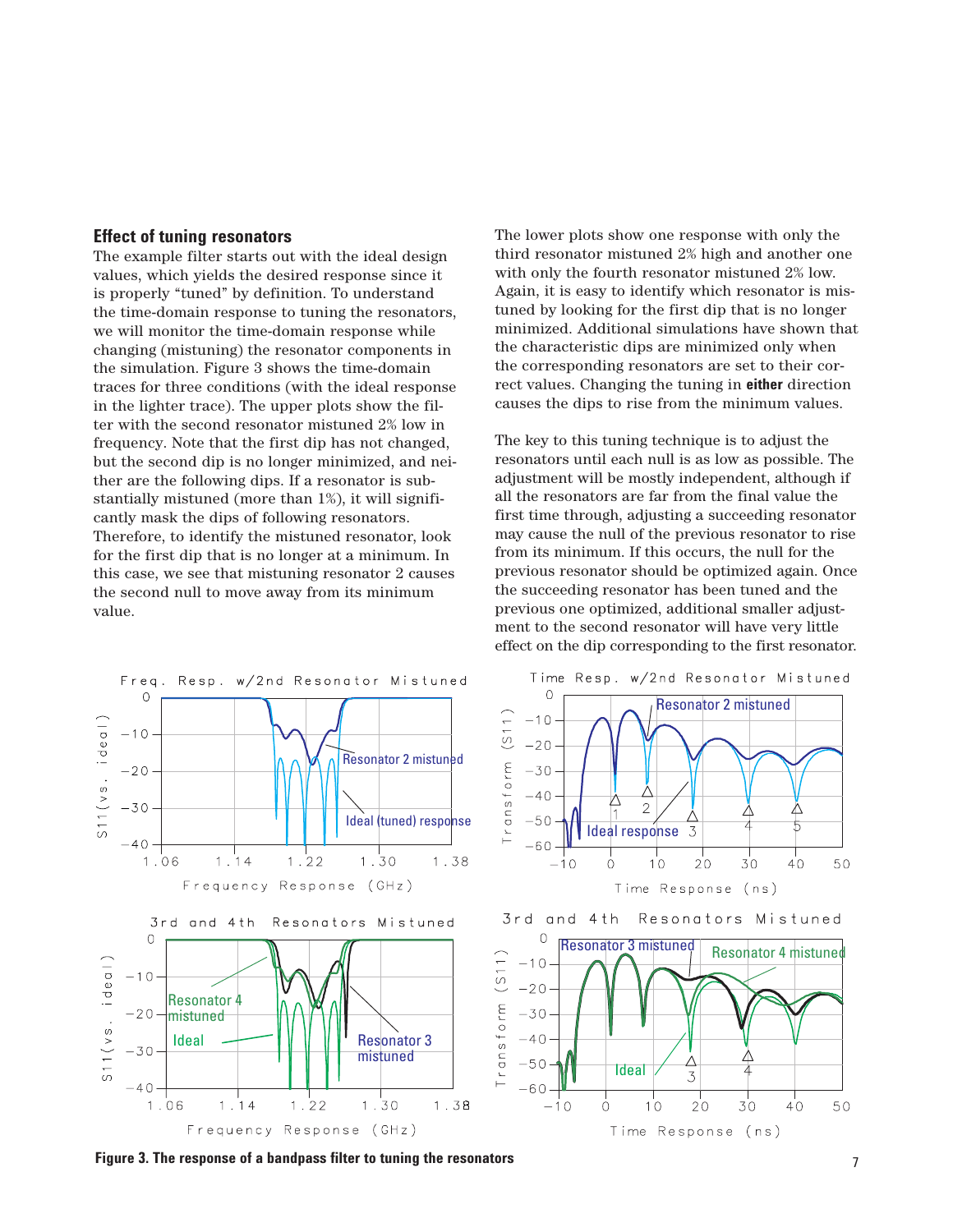Those who are familiar with the resolution limits of time-domain measurements will know that timedomain resolution is inversely proportional to the frequency span being measured, and they may wonder how it is possible to resolve individual resonators in a filter when the frequency span is only two to five times the filter's bandwidth. Appendix B explains how the time-domain transform relates to bandpass filter measurements in more detail.

One more thing to note from Figure 3 is that the  $S_{11}$  frequency response when resonator 2 is mistuned looks almost identical to  $S_{11}$  response when resonator 4 is mistuned. This illustrates why it can be difficult to determine which resonator requires tuning when viewing only the frequency-domain measurements.

### **Effect of tuning coupling apertures**

Although simple filters may only allow adjustments of the resonators, many filters also have adjustable couplings. To understand the effects of adjusting the coupling , we will go back to our original "tuned" simulated filter. First, we will examine what happens when we **increase** the first coupling factor by 10%. Figure 4 shows the  $S_{11}$  response in both frequency and time domains, both before and after changing the coupling factor. In the frequency domain, we see that the filter bandwidth is slightly wider and the return loss has changed. This makes intuitive sense, because increasing the coupling means more energy should pass through the filter, resulting in a wider bandwidth.

In the time-domain, there is no change in the first peak, but the second peak is smaller. While it might seem that the first peak would be associated with the first coupling factor, remember that the first coupling factor comes after the first resonator in the filter, and we have already seen that the first dip after the first peak is related to the first resonator. It turns out that the first peak can be associated with the input coupling, which has not been adjusted in this filter.

The reduction in height of the second peak when coupling is increased makes sense, because increasing the coupling means more energy is coupled to the next resonator. Thus less energy is reflected, so the peak corresponding to reflected energy from that coupling should decrease. Note that the following peaks are higher than before. More energy has been coupled through the first coupling aperture, so there is more energy to reflect off the remaining coupling apertures.

It is important to recognize that changing the first coupling factor will affect the responses of all the following peaks. This suggests that coupling factors should be tuned starting with the coupling closest to the input and moving towards those in the center of the filter. Otherwise, improperly tuned coupling near the input can mask the real response of the inner coupling factors.



**Figure 4. Effect of increasing first coupling factor (darker trace is after adjustment)**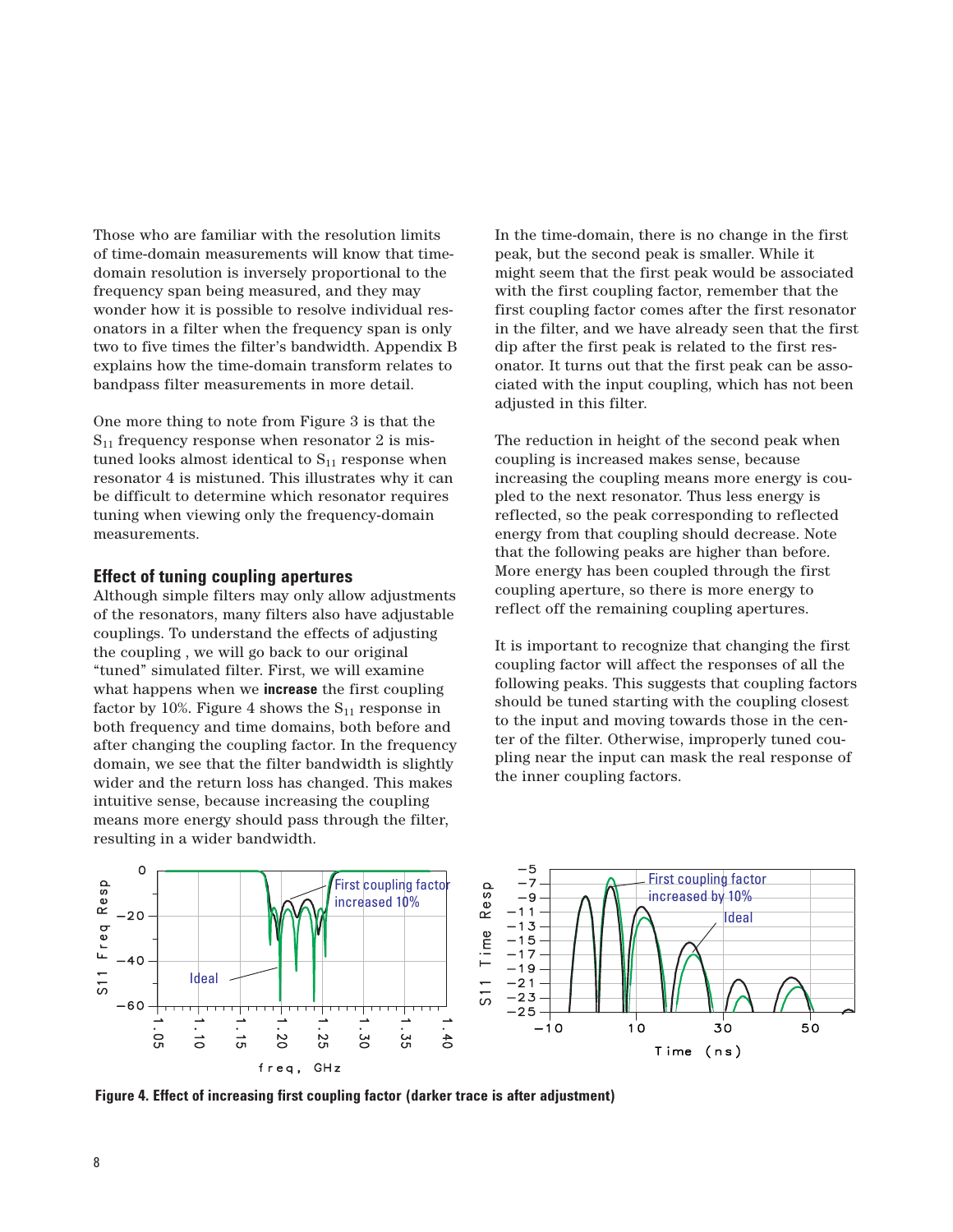Now consider what happens if we take the original filter and **decrease** the second coupling coefficient by 10%. Figure 5 shows that in the frequency domain, the bandwidth of the filter has been reduced slightly and the return loss has changed. Again, this makes sense because decreasing the coupling means less energy will pass through the filter, corresponding to a narrower bandwidth.

Examining the time-domain trace, we see no change in the first 2 peaks, but the third peak is higher, consistent with more energy being reflected as a result of the decreased coupling. Since the amount of energy coupled to the following resonators and apertures is reduced, the following peaks are all lower in value. Note how well the time-domain response separates the effects of changing each coupling, allowing the couplings to be individually adjusted. In contrast, the  $S_{11}$  frequency response trace in Figure 4 is very similar to the one in Figure 5, so it would be very difficult to know which coupling changed from looking at the frequency-domain response.

Thus, we have seen that the coupling factor can be related to the height of the time-domain reflection trace between each of the resonator nulls. The exact relationship also depends on the ratio of the filter bandwidth to the frequency sweep used to compute the time-domain transform. The wider the frequency sweep (relative to the filter's bandwidth), the more total energy is reflected, so the higher the peaks.

The magnitudes of the peaks are difficult to compute because changing the coupling of one stage changes the height of the succeeding peaks. A detailed explanation of relationship between the time-domain response and coupling coefficients is beyond the scope of this application note. Even though it may not be easy to calculate these peaks simply from the coupling coefficients, once the desired values of the peaks are determined, the apertures may be tuned directly in the time domain. One method for determining the desired magnitudes of the peaks is by using a template as described in the next section.



**Figure 5. Effect of decreasing second coupling factor (darker trace is after adjustment)**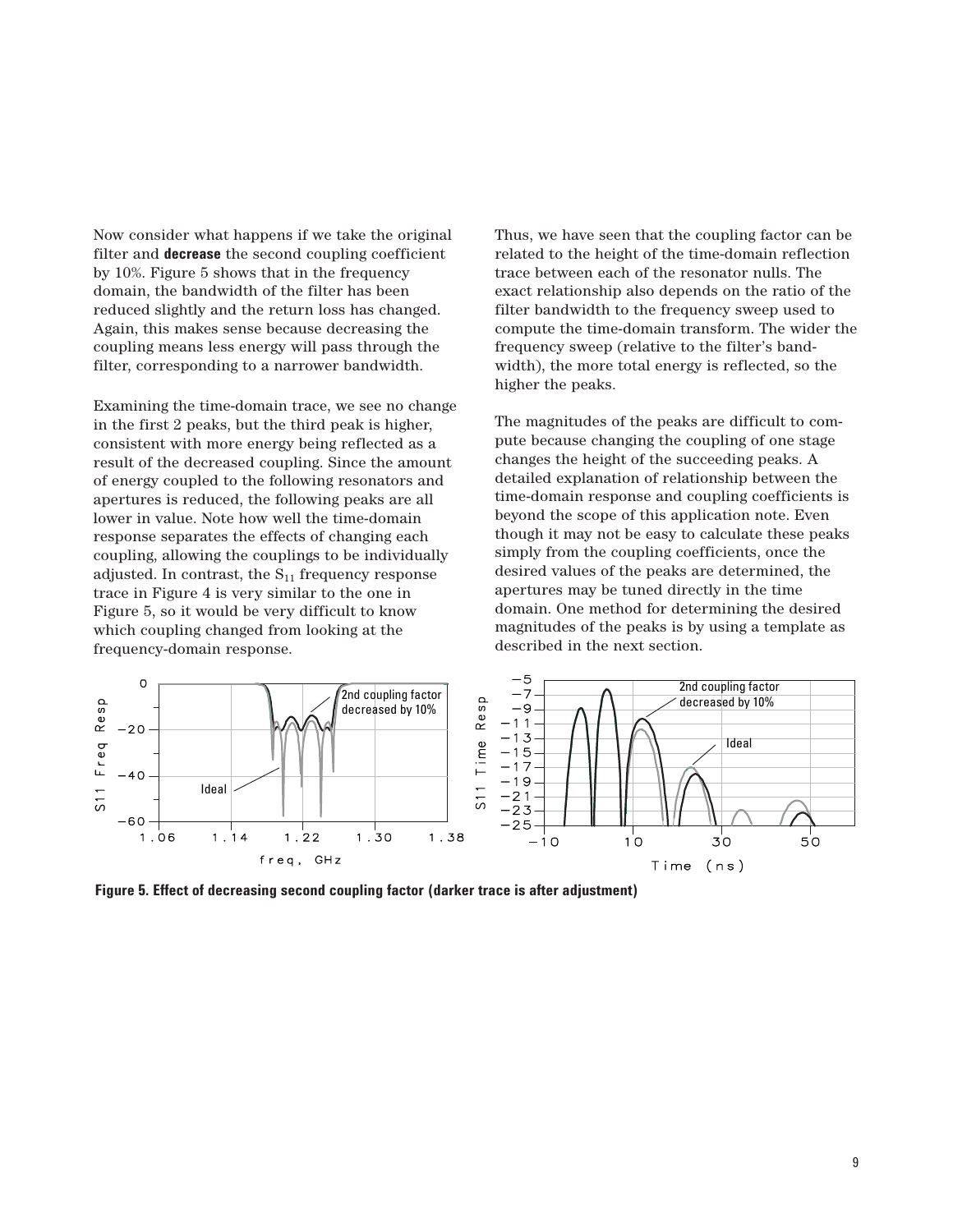# **Practical examples of tuning filters**

Now that we have an understanding of the relationship between tuning resonators or coupling apertures and the corresponding results in the time-domain response, we are ready to to put the theory into practice.

For multi-pole cavity filters that have fixed apertures, it is only necessary to tune for the characteristic dips in the time domain in order to achieve optimal tuning of the filter. To tune a filter with variable coupling coefficients, it is easiest to tune the coupling to a target time-domain trace or template. This target time-domain response for any filter type may be determined in several ways. One method is to use a "golden" standard filter that has the same structure and is properly tuned for the desired filter shape. This filter can be measured and the data placed in the analyzer's memory. Each subsequent filter can be tuned to obtain the same response.

An alternative is to create a filter from a simulation tool, such as Agilent's Advanced Design System. The simulated response can be downloaded into the network analyzer and used as a template. This is a very effective approach, as there is great flexibility in choosing filter types. The only caution is that each real filter has limits on the Q of the resonators and the tuning range of the coupling structures and resonators. It is important to make the attributes of the simulation consistent with the limitations of the structures used in the real filters.

In this section, we will begin with a discussion of how to set up the network analyzer to tune bandpass filters in the time domain, and then we will show three examples to illustrate how to tune both resonators and coupling apertures in real filters.

### **Setting up the network analyzer**

It is essential to set the center frequency of the analyzer's frequency sweep to be equal to the desired center frequency of the filter, since tuning the filter in the time domain will set the filter's center to this frequency. Choose a frequency span that is 2 to 5 times the bandwidth of the filter. A span that is too narrow will not provide sufficient resolution to discern the individual sections of the filter, while too wide a span will cause too much energy to be reflected, reducing the tuning sensitivity.

The primary parameter to be measured is  $S_{11}$ (input match). However, for time-domain responses more than halfway through the filter, the responses often get more difficult to distinguish. Even in lowloss filters, there can be significant return loss differences between the input and output due to loss in the filter. In addition, there is a masking effect that tends to make reflections from couplings and resonators farther from the input or output appear smaller, since some of the incident energy has been lost due to earlier reflections in the device. For these reasons, the most effective way to tune is to look at both sides of the filter at once, so a network analyzer with an S-parameter test set is recommended. To aid in tuning, the instrument's dual-channel mode can be used to measure the reverse return loss  $(S_{22})$  on a second channel. With this setup, you will tune the first half of the resonators and couplings using the  $S_{11}$  response, and tune the remaining ones using the  $S_{22}$  response. Keep in mind that you need to count resonators and coupling apertures starting from the port where the signal is entering the filter for that measurement. Thus for  $S_{11}$ , the first dip would correspond to the resonator closest to the input port of the filter. For  $S_{22}$ , the first dip would correspond to the resonator closest to the output port of the filter.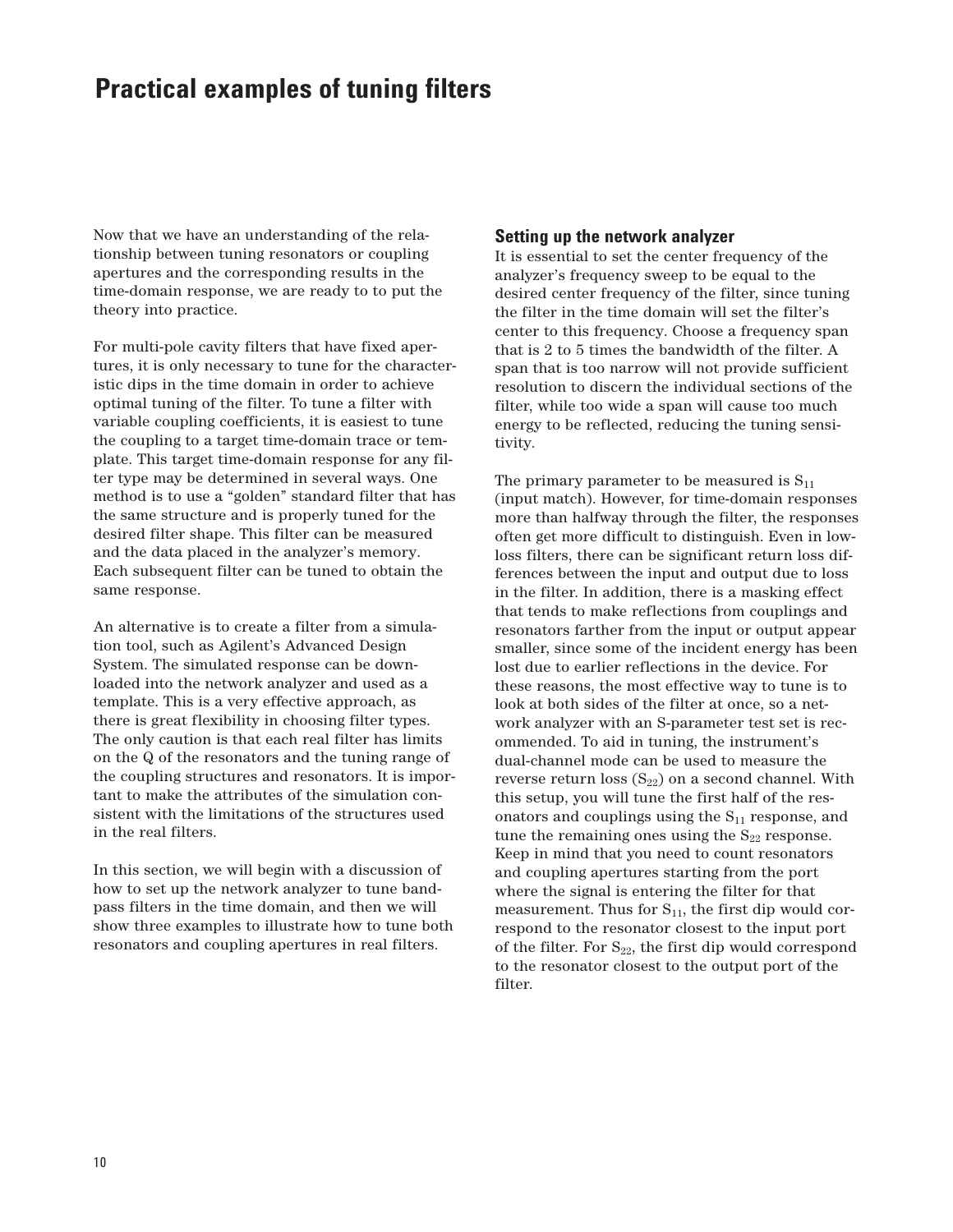For the network analyzer time-domain setup, the bandpass mode must be used. The start and stop times need to be set so that the individual resonators can be seen. For most filters, the start time should be set slightly before zero time, and the stop time should be set somewhat longer than twice the group delay of the filter. If the desired bandwidth is known, the correct settings can be approximated by setting the start time at  $t=(2/\pi BW)$ and the stop time at  $t=(2N+1)/(\pi BW)$ , where BW is the filter's expected bandwidth, and N is the number of filter sections. This should give a little extra time-domain response before the start of the filter and after the end of the filter time response. If you are tuning using both the  $S_{11}$  and  $S_{22}$  responses of the filter, you can set the stop time to a smaller value, since you will use the  $S_{22}$  response to tune the resonators that are farther out in time (and closer to the output port).

The format to use for viewing the time-domain response is log magnitude (dB). It may be helpful to set the top of the screen at 0 dB.

### **Example 1: Tuning resonators only**

The first example is a simple five-pole cavity filter with fixed apertures, so only the resonators can be tuned to adjust the center frequency. This filter has a center frequency of 2.414 GHz and a 3 dB bandwidth of 12 MHz. The network analyzer is set up for this same center frequency and a span of 50 MHz. Dual channel mode is used to display both  $S_{11}$  and  $S_{22}$ . The time-domain response is set up to sweep from –50 ns to 250 ns.

Experience has shown that it is best to begin tuning from the input/output sides and move toward the middle. Figure 6 shows the time-domain response after the first and fifth resonators have been tuned to obtain the lowest dips. Note that the first resonator closest to the input corresponds to the first dip in  $S_{11}$ , while the fifth resonator, which is the first one when looking in the reverse direction, corresponds to the first dip in  $S_{22}$ . These responses are good illustrations of masking. Even though the fifth resonator is correctly tuned, you cannot see that from looking at the  $S_{11}$  response. Similarly, you cannot see that the first resonator is tuned by looking only at the  $S_{22}$  response.



**Figure 6. Time-domain response of 5-pole filter after tuning resonators 1 and 5**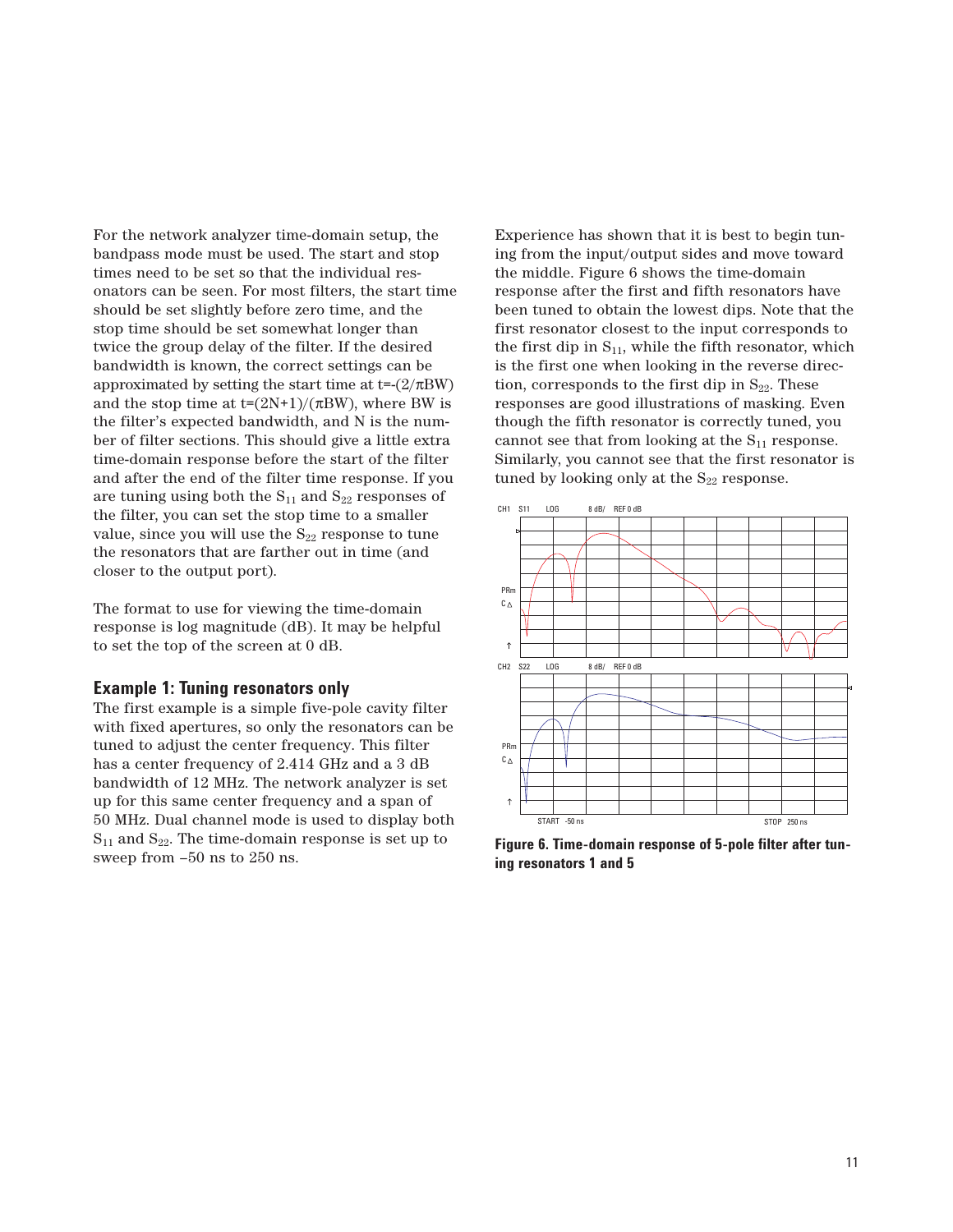Next, we tune the second resonator, readjusting the first one as needed to keep its dip minimized. Then we go back to the output side and tune the fourth resonator, readjusting the fifth one as needed. Finally, we tune the third resonator in the middle, readjusting the second and fourth resonators as needed. It may be necessary to go back and readjust each of the resonators again to fine-tune the response. Figure 7 shows the time-domain response after the filter has been tuned. Figures 8 and 9 show the frequency domain reflection and transmission responses. Note that the center frequency has been set precisely to 2.414 GHz without looking at the frequency domain while tuning. With frequency domain tuning methods, it is often possible to tune the filter to have the correct shape while the center frequency is slightly off. The time-domain tuning method centers the filter very accurately.



**Figure 7. Time-domain response of 5-pole filter after tuning all resonators** 



**Figure 8. Final reflection frequency response**



**Figure 9. Final transmission frequency response**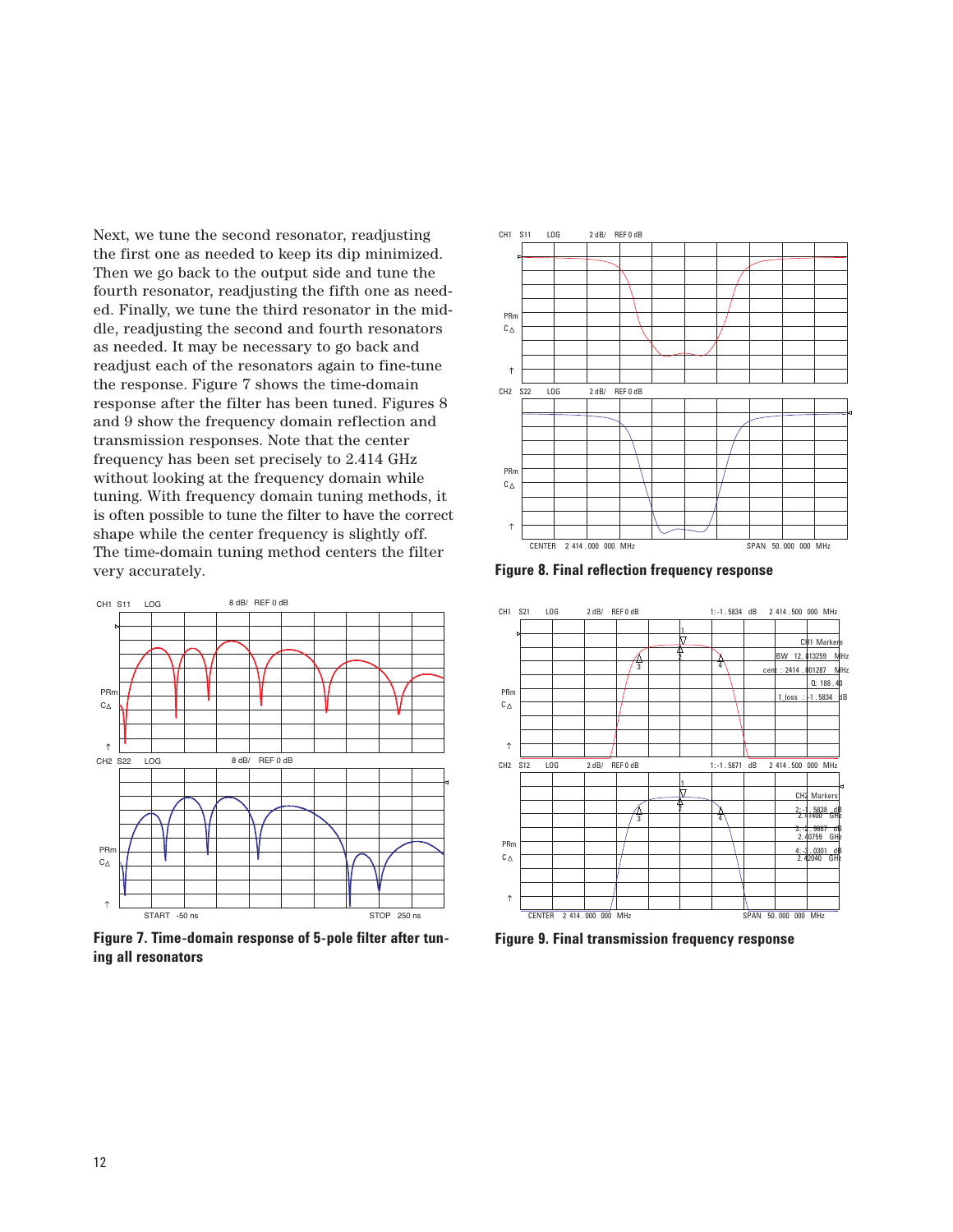Now, what if we want to change the center frequency of the filter, for example to 2.42 GHz? We simply need to repeat the tuning process with the analyzer's center frequency set to the new frequency. Figure 10 shows the time-domain response (in bold) that results from measuring the 2.414 GHz filter after changing the network analyzer's center frequency to 2.42 GHz. The original time-domain response is shown in the lighter trace. It is clear that the resonator dips are no longer at their minimums, so the resonators need to be retuned. Adjusting the resonators to minimize the dips again will result in a filter tuned to a center frequency of 2.42 GHz.



**Figure 10. Time-domain response with center frequency changed**

## **Example 2: Tuning to a "golden" filter**

The second example uses a filter that has eight poles with seven tunable interstage coupling structures, along with input and output coupling. In the discussion that follows, we use a "golden" filter that was tuned by an experienced engineer to obtain the desired frequency response and return loss. A second, untuned test filter, shown in Figure 11, was used as a test example. Figure 12 shows the time-domain and frequency-domain plots of both filters. A four-parameter display mode is used to show both the  $S_{11}$  and  $S_{22}$  (input and output return loss) in both the time and frequency domains.



**Figure 11. Eight-pole, seven-aperture filter used for Examples 2 and 3**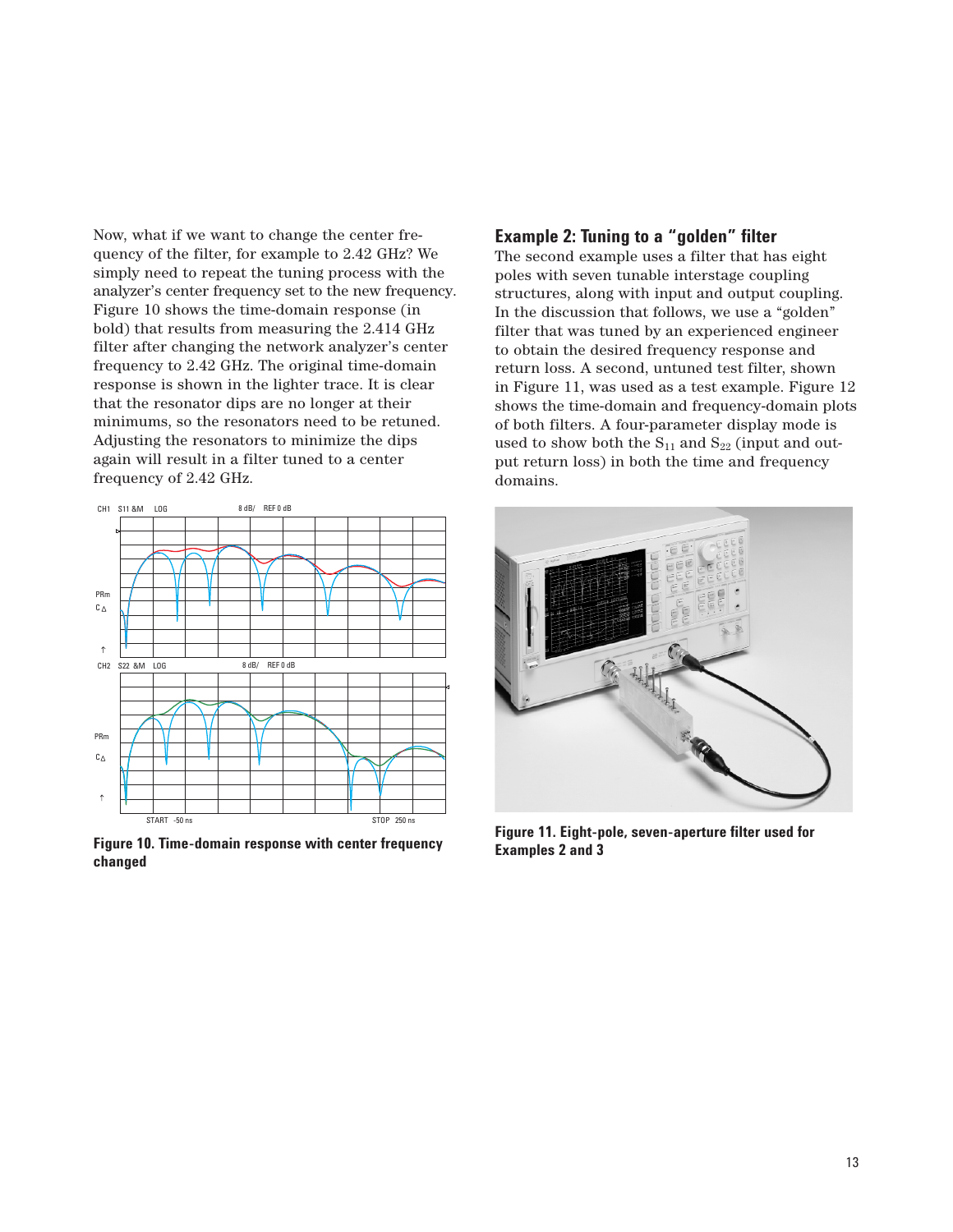

**Figure 12. The response of a "golden" filter (lighter trace) and an untuned filter of the same type (darker trace)**

The test filter was pre-tuned by arranging the coupling screws (the long screws in the picture) to about the same height as the "golden" filter. Such pre-tuning is commonly done to get the coupling apertures closer to the correct value before beginning to tune, but it doesn't work for situations where a previously tuned filter is not available.

The first step in tuning this filter is to assume that the inter-stage coupling is close to correct, and adjust the resonators to optimally tune the filter without adjusting the coupling screws. The setup for this filter is a center frequency of 1220 MHz and a span of about 320 MHz. The filter bandwidth is about 80 MHz, so the time domain is initially set up from about -8 ns  $(-2/\pi BW)$  to about 70 ns  $((2N+1)/\pi BW)$ . After the first tuning, -20 ns and 80 ns are determined to be a good choice for time settings.

Following example 1, each of the eight resonators are tuned, starting with the two outside resonators and continuing until the center resonators are tuned. Each is tuned by minimizing the response (making the deepest dip). Again we begin by first tuning the two outside resonators (numbers one and eight), looking at both  $S_{11}$  and  $S_{22}$ , then retuning them after the next inside resonators (two and seven) are tuned. After the third set of resonators are tuned (three and six) the second resonators (two and seven) are re-tuned. This continues one more time for the fourth and fifth resonators. After this initial tuning is complete, the filter exhibits a very nice frequency response (Figure 13), but does not match the desired response. Now it is time to tune the coupling structures.



**Figure 13. The response of a "golden" filter (lighter trace) and a filter where only the resonators are tuned (darker trace)**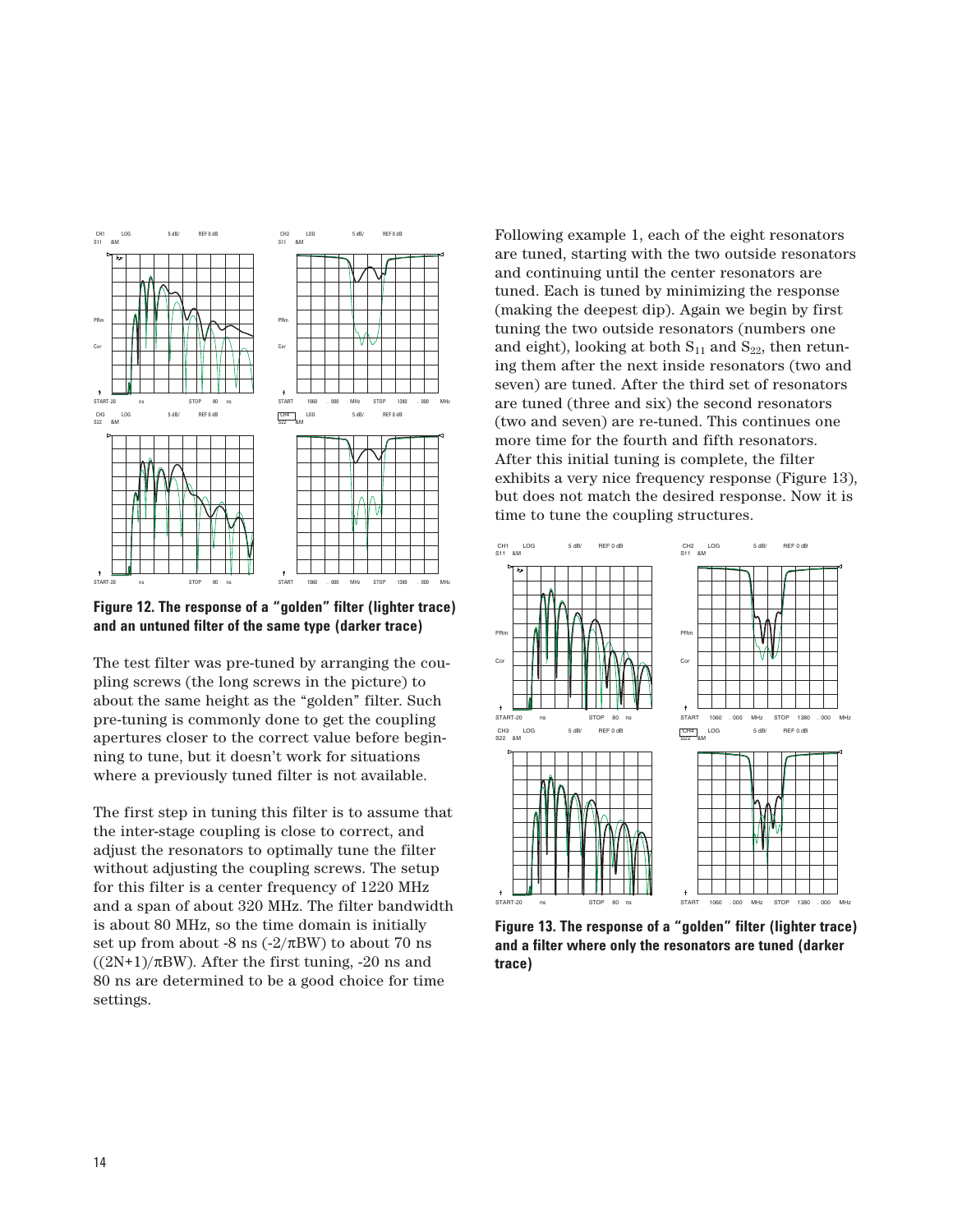To tune the coupling structures, the scale can be changed so that it is easy to see the peaks of the time-domain response. For this example, fourparameter display capability is used to show the time domain in full scale with a close-up view of the peaks. With this display it is easier to adjust both the peaks and the dips. To tune the coupling, start by tuning the coupling apertures that are closest to the input and output of the filter and work towards the center, to avoid masking effects from improperly tuned outer couplings. Turn the screw in to increase the coupling (reduce the peak). After each coupling screw is adjusted, readjust the resonators on each side to make the dip as low as possible, starting from the outside and working in. Figure 14 shows the result after the first pass of adjusting the coupling structures and resonators from the outside in.

This filter response is nearly identical to the template filter. The coupling (and hence return loss) is not symmetrical for input and output, but it is also not symmetrical for the "golden" filter used as a template. If the filters had no loss, the input and output match would be the same. The loss in the filter causes the input match to be different from the output match. It is possible to tune this filter to have exactly the same input and output match, but with a lossy filter, one match may be improved only at the expense of the other.

Also, note that the filter tuned in the time domain has better return loss than the "golden" filter, and that from the time-domain trace, we can see that the first resonator is not optimally tuned according to the time-domain tuning process, even though the filter has been tuned by an expert.



**Figure 14. The response of a "golden" filter (lighter trace) and another filter with both couplings and resonators tuned (darker trace)**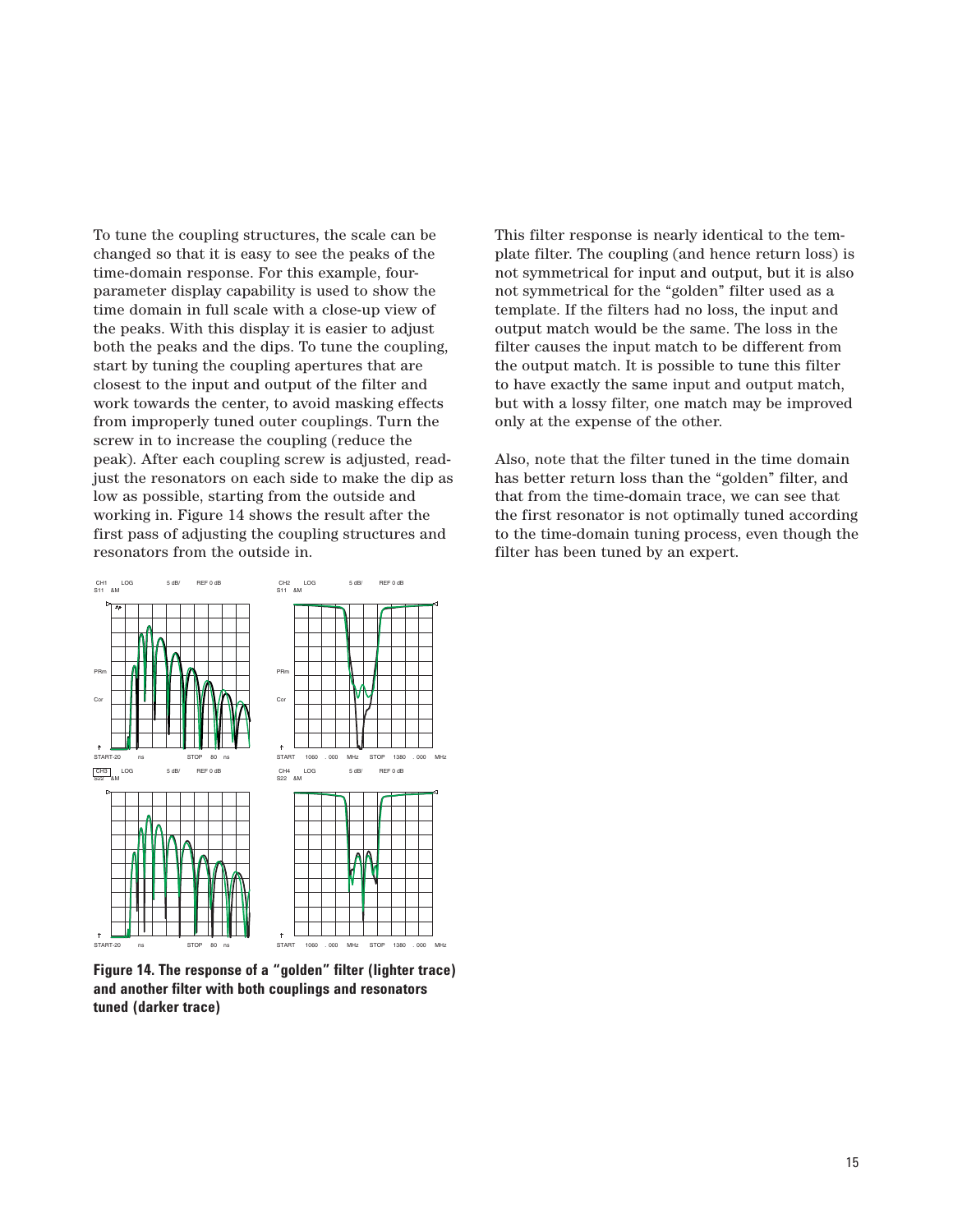## **Example 3: Using simulated results for a template**

Using a simulated filter response to create a template for tuning the filter is the basis for the final example of tuning. An ideal eight-pole Chebyshev filter is simulated, and any value can be chosen for bandwidth or ripple. For this filter, a wider bandwidth with larger ripple was chosen. We will attempt to tune the same filter used in example 2 to yield this new filter shape. Since the example filter does not have adjustable input and output coupling, there are limits on the filter shape that can be achieved. In this case, the bandwidth was fixed, and a return loss value that yields the same value for input coupling in the time domain as that of the example filter was chosen.

The frequency response of the simulation was downloaded into the network analyzer and used as a template. In the simulation, loss was added to the resonator structures to approximate the total loss of the real filter. This allows the  $S_{11}$  and  $S_{22}$ from the simulation to better match the actual time-domain response of the filter. The effects of loss are discussed in more detail in the next section. Each coupling aperture and resonator is tuned to achieve the same time response as the simulated template, following the procedure described in Example 2. The last coupling structure is not tunable, but it is close enough to avoid distorting the overall response.

Figure 15 shows the result with the simulated trace, and the final tuned filter. The results are remarkably close, considering that the filter was tuned only in the time domain, and that the simulation used capacitively-coupled lumped elements, while the real filter had magnetically coupled distributed elements. Using this technique, virtually any filter shape that can be simulated can be used as a template for a real filter that can be easily and deterministically tuned, as long as the filter elements have the tuning flexibility. Even inexperienced tuners can follow this simple tuning technique because each coupling and resonator structure can be distinguished in the time domain.



**Figure 15. An example of a simulated filter and a real filter tuned to match the time-domain response.**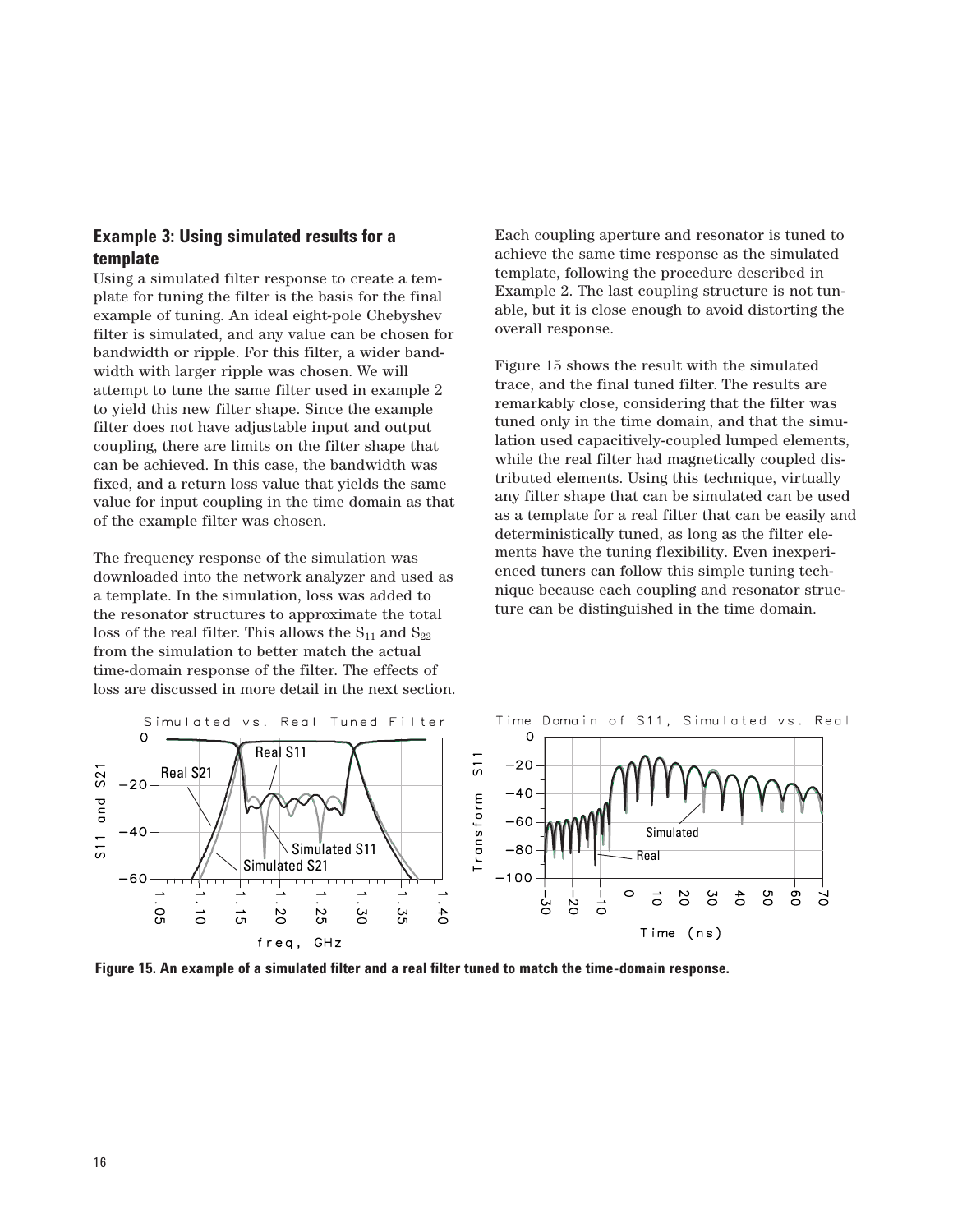## **Effects of loss in filters**

Earlier, there was a caution about considering the effects of loss when using simulation to generate the time-domain trace. A lossy filter has peaks in the time-domain trace that are lower than those of a lossless filter, and the differences in the peak levels are greater for the apertures that are farther into the filter. Therefore, tuning a lossy filter to a template based on the simulation of a lossless filter will probably result in incorrect settings of the coupling factors.

Trying to set the coupling apertures in the lossy filter to match the template of a lossless filter requires increasing the peaks in the time-domain trace higher than the proper value, so the coupling must be reduced to get more reflection. Usually it will not be possible to match all of the peaks, especially the ones for the apertures that are farther into the filter, because as we observed earlier in Figure 5, decreasing one coupling factor will cause the corresponding peak to increase, but the following peaks will all decrease.

In the frequency domain, the result is that you may be able to achieve a similar return loss, but the filter will be narrower due to the higher reflection, as shown in Figure 16.

For many cases, filter loss may be ignored, but for higher-order filters, it may be necessary to include the loss of each resonator in the model. Further, while many simulators allow loss to be applied to filter shapes, they do not distribute the loss throughout the filter. Thus, to properly account for loss, it may be necessary to create a filter structure using lossy resonators with discrete coupling in between.

To match a filter's return loss to a lossless filter simulation, it may be necessary to tune a lossy filter primarily from the  $S_{11}$  (input) side. The loss of the filter will cause the  $S_{22}$  time-domain response to differ from the  $\mathrm{S}_{22}$  of a lossless simulated filter. Since the forward reflection and transmission  $(S_{11})$ and  $S_{21}$ ) are more important in most cases, tuning from the  $S_{11}$  side will provide better results.

If a template for a lossless filter must be used, you may need to adjust the coupling apertures so they don't completely match the peaks; that is, allow them to be a little lower to account for the loss in the filter.





**Figure 16. Comparison of lossless and lossy filters**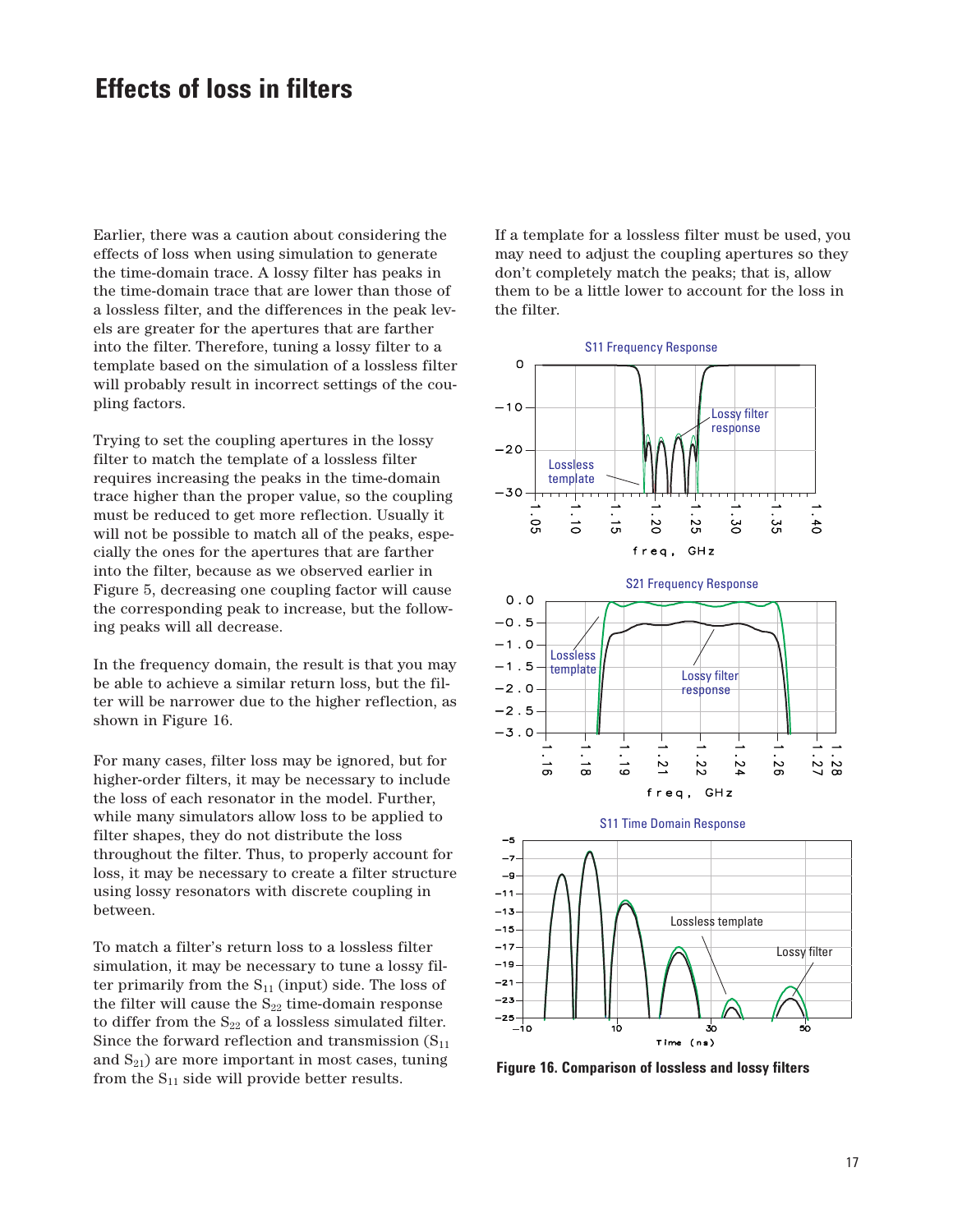## **More complex filters**

#### **Cross-coupled filters**

Finally, many filters are more complex than the traditional all-pole filters. Cavity-resonator filters often have "cross-coupling" that effectively adds one or more transmission zeros, similar to an ellipticfilter response. If these zeros, which create very narrow isolation regions in the transmission response, are close to the filter passband edges, they can distort the time-domain filter response so that it no longer shows a deep null associated with the resonator near the structure that creates the zero. In general, the resonators that are not crosscoupled can still be tuned using the nulling technique described earlier. But what about the crosscoupled resonators?

Some filters have transmission zeros that are symmetrical as shown in Figure 17; the response from the zeros can be seen on both sides of the passband. These filters can usually be tuned with the methods previously described. The symmetry of the zeros keeps the cross-coupled resonators at approximately the same frequency as the other resonators, so all of the resonators can be tuned close to their proper values by tuning for deep nulls in the time-domain response.

Some fine-tuning may be necessary, either by tuning in the frequency domain, or by using the techniques described in the next section.



**Figure 17. Transmission and reflection responses of a filter with symmetrical transmission zeros**

For filters that have asymmetrical zeros as shown in Figure 18, the resonators that are cross-coupled do not have the same frequency as the other resonators, so the dips in the time-domain response that correspond to these resonators will not be minimized when viewed with the network analyzer's center frequency set to the filter's center frequency. Tuning the resonators to a template may not yield the correct response, because there is more than one setting of the tuning screw that can yield the same amplitude response. Recall that when we were discussing the time-domain response of a simulated filter, we found that tuning the resonator either too high or too low will both cause the dip to rise up from the minimum value. The setting is unique only when you are tuning for a null. However, we can modify the time-domain filter tuning technique to account for this.



**Figure 18. Transmission and reflection responses of a filter with asymmetrical transmission zeros**

Recall that the all-pole filters we've been examining have resonators that are all tuned to the same frequency, with the effects of coupling included. We set the network analyzer's center frequency to that frequency, and when we look at the reflection response in the time domain, we get nulls corresponding to each resonator when that resonator is set to the analyzer's center frequency. For filters with asymmetrical responses, if we can determine the correct frequency of the cross-coupled resonators, we should be able to set the analyzer's center frequency to that new value, and tune the dip corresponding to the cross-coupled resonator to its minimum value to properly tune the resonator. Now the challenge is how to determine the correct frequency of the cross-coupled resonators.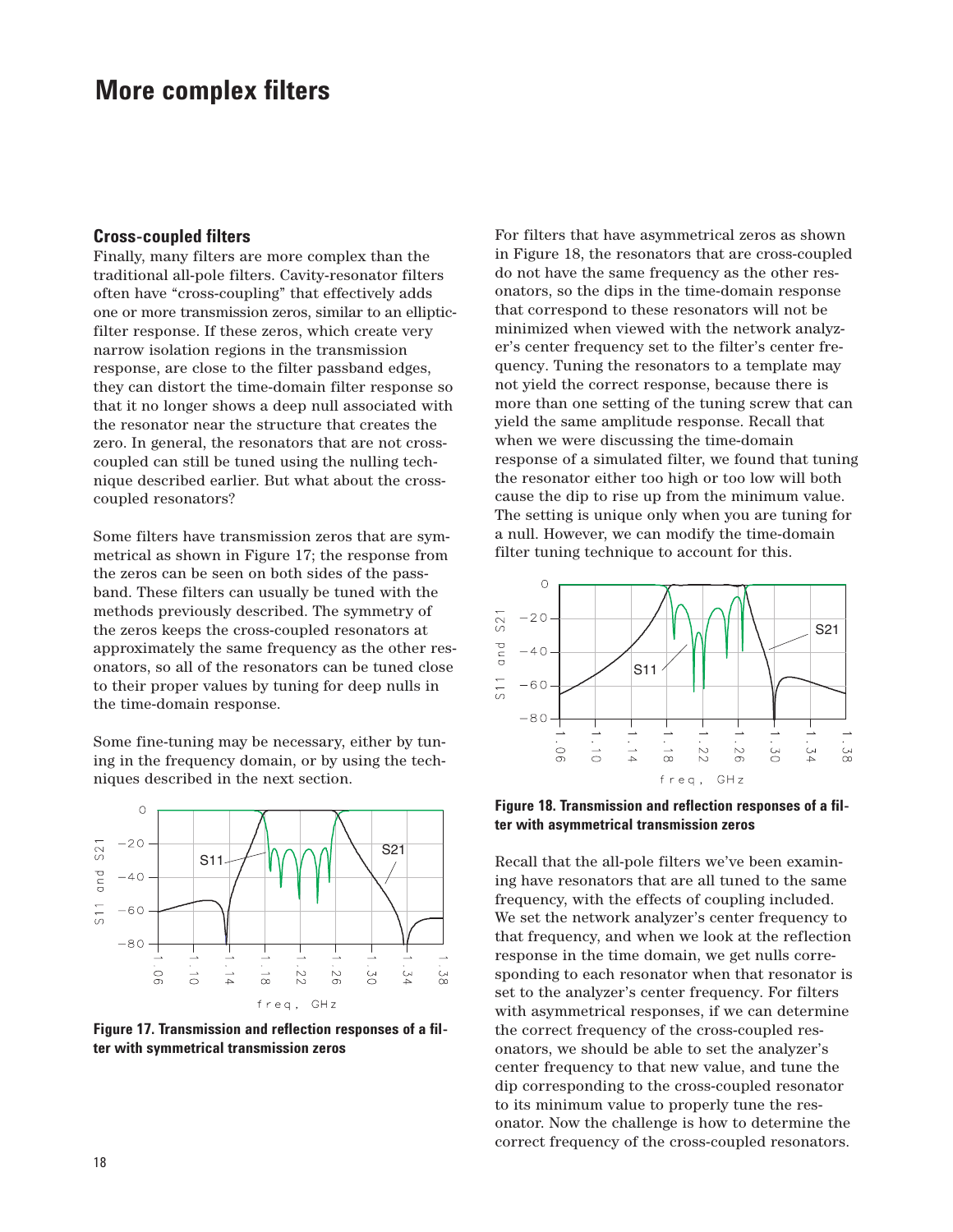One way is to calculate the correct frequency mathematically based on the filter design. Simulation tools can be very useful for doing this.

An alternative method is to derive the information empirically using a "golden" or template filter. You can set up the analyzer for a frequency sweep on one channel and the time-domain response on another channel. Identify the dip in the timedomain trace corresponding to the cross-coupled resonator. Watch the change in this dip as you slowly vary the center frequency of the analyzer's sweep. You should see the dip reach a minimum when the analyzer's center frequency is set to the correct frequency for that resonator. Use this information to set up a new instrument state for use in tuning that particular resonator. All of the resonators that are not cross-coupled will probably still need to be tuned with the analyzer's center frequency set to the filter's center frequency. However, depending on the coupling, a cross-coupled resonator may also pull the frequency of its adjacent resonators slightly off from the filter's center frequency, so you may need to find the correct frequencies for some of the neighboring resonators using this method as well.

In general, cross-coupling will not have much impact on tuning the coupling apertures, since the amount of cross-coupling tends to be light and has minimal effect on the peaks in the time-domain response corresponding to the coupling apertures.

For filters with cross-coupled resonators, the recommended order of tuning is:

1. Start out with the coupling screws pre-tuned (to match the physical settings of a "golden" filter), as described in Example 2.

2. Set the analyzer's center frequency to the filter's center frequency and tune all of the resonators to minimize the dips to get all of the resonators close to the proper settings, ignoring the error for the cross-coupled resonators for now.

3. Tune the coupling apertures to match the timedomain response to the template values.

4. Go back and fine-tune the cross-coupled resonators and any other resonators that need to be tuned to a frequency other than the filter's center frequency.

### **Duplexers**

Tuning duplexers using the time domain can be a problem if the passbands are too close together. If the passbands are separated by at least one bandwidth, and you can set up the analyzer for a span of at least two times the bandwidth without seeing the other filter, you should be able to tune the duplexer using the techniques described in this application note. If the passbands are closer than one bandwidth apart, you will get interference from the response of the other filter, and you may not be able to clearly distinguish the responses due to individual resonators in the time domain. In this case, you may be able to partially tune the filter using time domain, but you will need some other method to complete the tuning.

Many duplexers have common elements (one or more resonators) in the antenna path that will form part of the response for both the Tx-Ant and the Ant-Rx paths. To tune these resonators, it may be necessary to set their frequencies to the center frequency **between** the Rx and Tx bands, instead of tuning them to the center frequency of either passband.

Both cross-coupled resonator filters and duplexers are more advanced topics that require more research. Further refinement of time-domain filter tuning techniques for dealing with such filters is currently under development.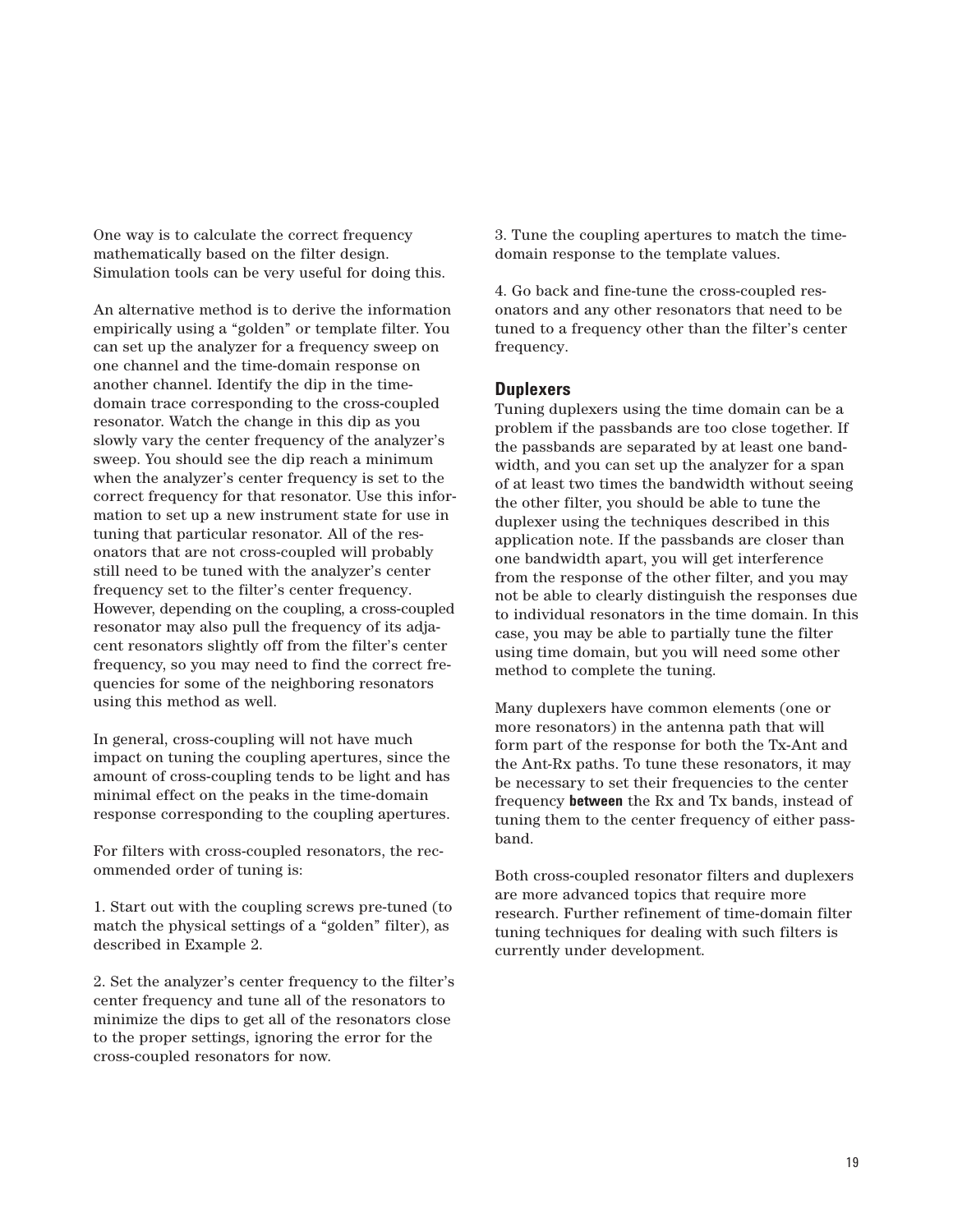# **Conclusion**

While various techniques to simplify the process of filter tuning have been tried, until now, none have succeeded fully because coupled-resonator filters are inherently resistant to techniques that cannot account for characteristics such as coupling interaction. The method described in this application note goes a long way toward solving this problem. It allows coupling apertures to be tuned to match any filter shape within their tuning ranges, and resonators to be adjusted to provide a perfectly matched filter, with interaction immediately seen and corrected.

While a better understanding of some types of filters such as cross-coupled filters is needed, this technique already shows enough promise in allowing filters to be tuned easily that the current trend to automate filter tuning on the production line may not be needed. Alternately, this time-domain tuning may allow automation to become practical for the first time. It certainly makes it easier to train inexperienced filter tuners quickly. These attributes alone make the technique worthy of implementation and further study.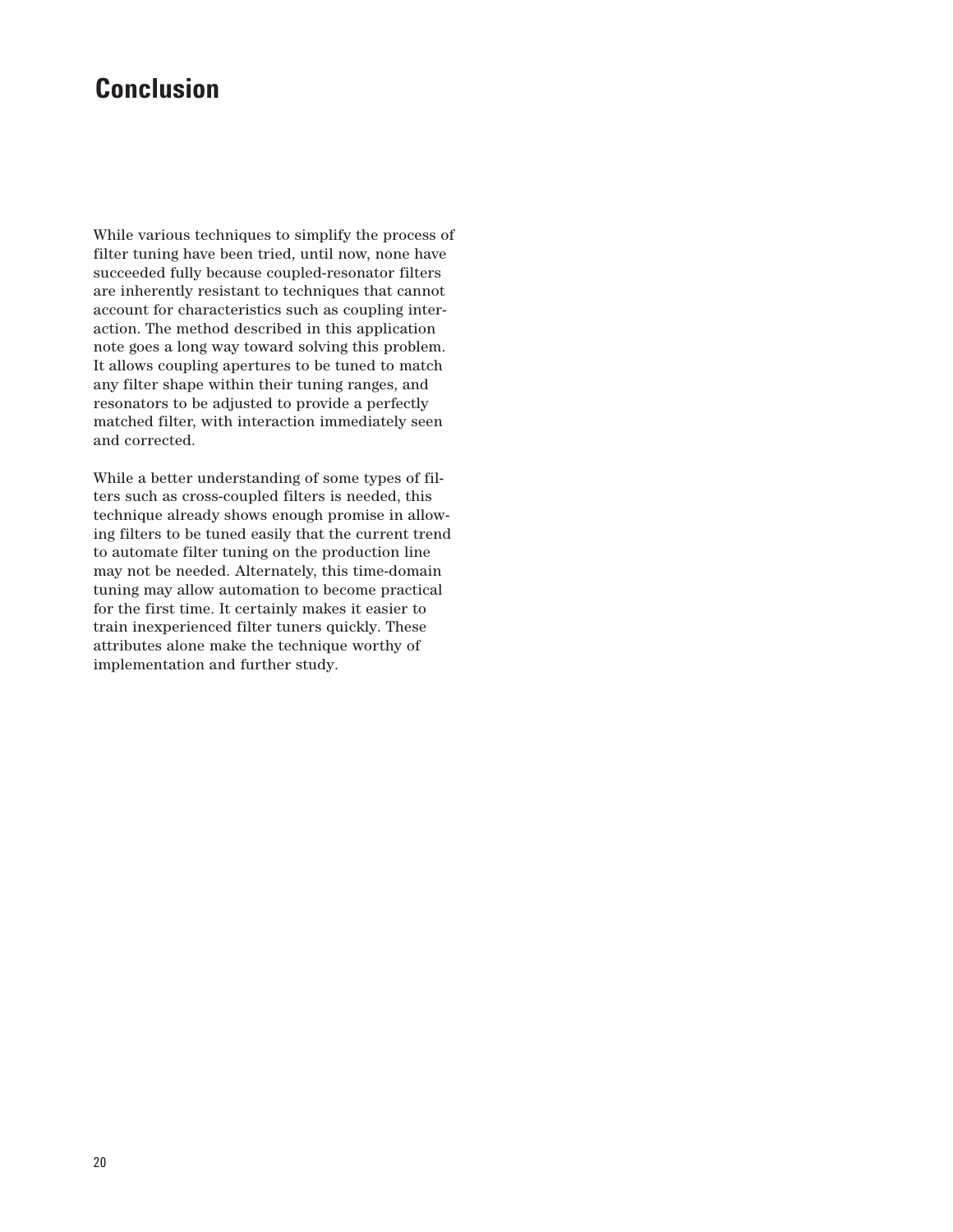# **References**

*The Fourier Transform and Its Applications*, second edition, Ronald N. Bracewell, McGraw-Hill, 1978.

*Electronic Filter Design Handbook*, (Chapter 5), Williams and Taylor, McGraw-Hill, 1988.

*Filtering in the Time and Frequency Domains*, Blinchikoff and Zverev, John Wiley & Sons, 1976.

"Simplify Filter Tuning in the Time Domain," Joel Dunsmore, *Microwaves and RF*, March 1999, pp. 68-84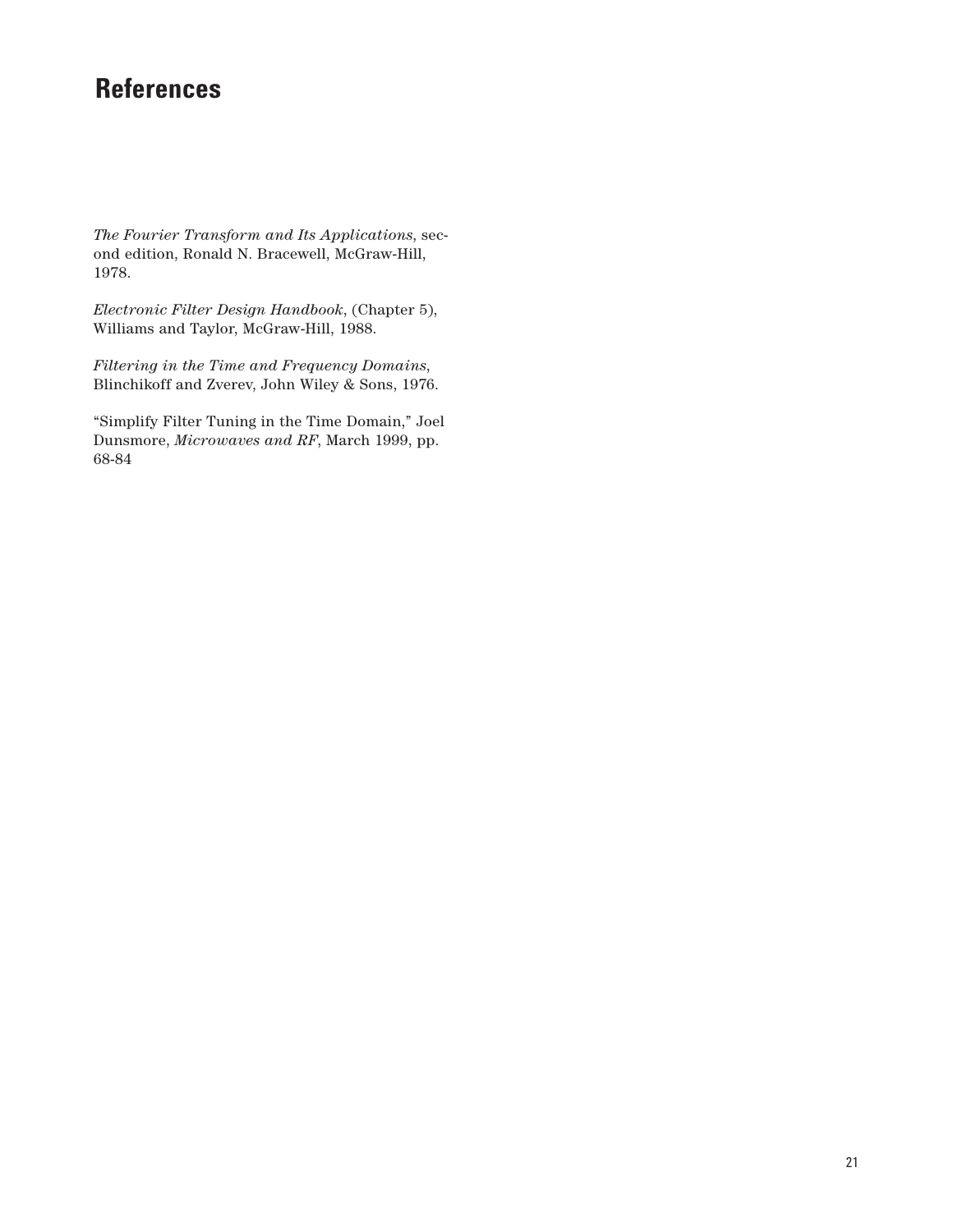# **Summary: Hints for time-domain filter tuning**

- $\square$  Set the center frequency of the network analyzer equal to the desired center frequency for the filter.
- $\square$  Set the frequency span to be 2 to 5 times the bandwidth of the filter.
- □ Use 201 points in the sweep for a good compromise between sweep speed and resolution.
- $\Box$  Measure S<sub>11</sub> on one channel and S<sub>22</sub> on the other channel. If desired, 4-parameter display can be used to view both the frequency- and timedomain responses at once. Viewing both domains while tuning may provide better insight for optimizing the filter's response.
- $\Box$  <br> Select the bandpass time-domain transform.
- $\Box$  In the time domain, choose the start limit to be about one resonator's delay on the minus side; approximately  $t = -(2/\pi BW)$ . Choose a stop limit of about 2 to 3 times the full filter's delay; approximately  $t = (2N+1)/(\pi BW)$ , where N is the number of filter sections (resonators) and BW is the filter's 3 dB bandwidth in Hz.
- $\square$  Use log magnitude format (dB), and set the reference position to 10 (top of the graticule) and the reference value to 0 dB.
- $\Box$  <br> If the filter has tunable apertures, set the coupling screws approximately correct; for example, by adjusting them to the same physical height as those on a "golden" filter.
- Tune the resonators first, adjusting for deepest dips in the time-domain trace. Start with the resonators at the input and output sides and work towards the middle.
- Tuning one resonator may cause the previous resonator to become slightly untuned. In this case, go back and retune the previous resonator, then optimize the current resonator again.
- $\square$  Tune the coupling apertures from the input and output sides first and work towards the middle. After adjusting each coupling screw, readjust the resonators on each side to make the dips as low as possible.
- $\Box$  <br> If the filter has cross-coupled resonators, finetune the cross-coupled resonators to their correct frequencies.
- $\Box$  Repeat the tuning process at least once to finetune, or as needed to achieve desired response.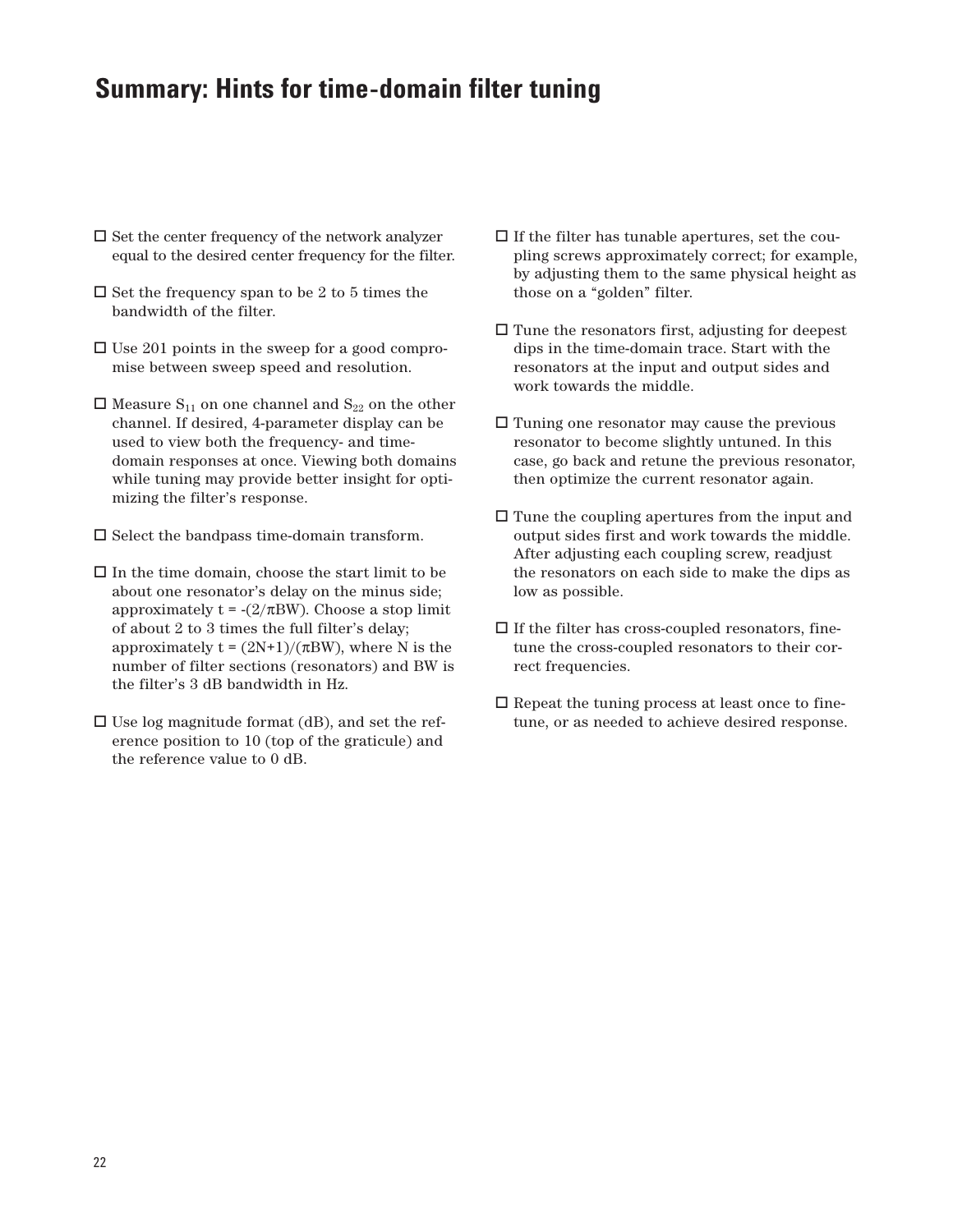## **Appendix A: Understanding basic bandpass filter design**

Many bandpass filters are designed by starting with a low-pass prototype that has the desired characteristics, such as passband ripple, input return loss, or stop-band rejection. The values for the prototype low-pass filter elements that are necessary to obtain these characteristics may be found in most filter design books (see References). This prototype low-pass filter can be transformed into a bandpass filter by changing the inductors and capacitors into LC circuits, with the center frequency of each LC circuit at the desired bandpass filter center frequency. Figure 19 shows an example of a prototype 3-element low-pass filter with the corresponding bandpass filter structure. The equations for calculating the values of the filter elements are also found in most filter design books.



**Figure 19. 3-element prototype low-pass filter and corresponding bandpass filter**

This design technique results in filters that approximately retain the desired filter shape. However, many narrowband (less than 10% bandwidth relative to the center frequency) bandpass filters designed with this method end up with LC elements that cannot be realized. For these narrowband filters, an alternative design technique has been developed that uses coupled resonators as the main elements. With this technique, each resonator is tuned to the filter's center frequency, with the effects of the adjacent coupling elements included. The resonator's center frequency is calculated by treating the adjacent coupling capacitors as though they were shorted to ground, so that the capacitances will be in parallel with the capacitance in the resonator. Figure 20 shows the bandpass filter from Figure 19 transformed into its equivalent coupled-resonator structure.



**Figure 20. Equivalent 3-pole coupled resonator filter**

A second aspect of the coupled-resonator design technique is that any changes in filter type and order affect only the coupling factor between the resonator structures. Thus the filter shape, bandwidth, ripple, and return loss depend only on the coupling between resonator sections, when the resonators have been properly tuned. These filters retain the shape factors of the prototype low-pass filter.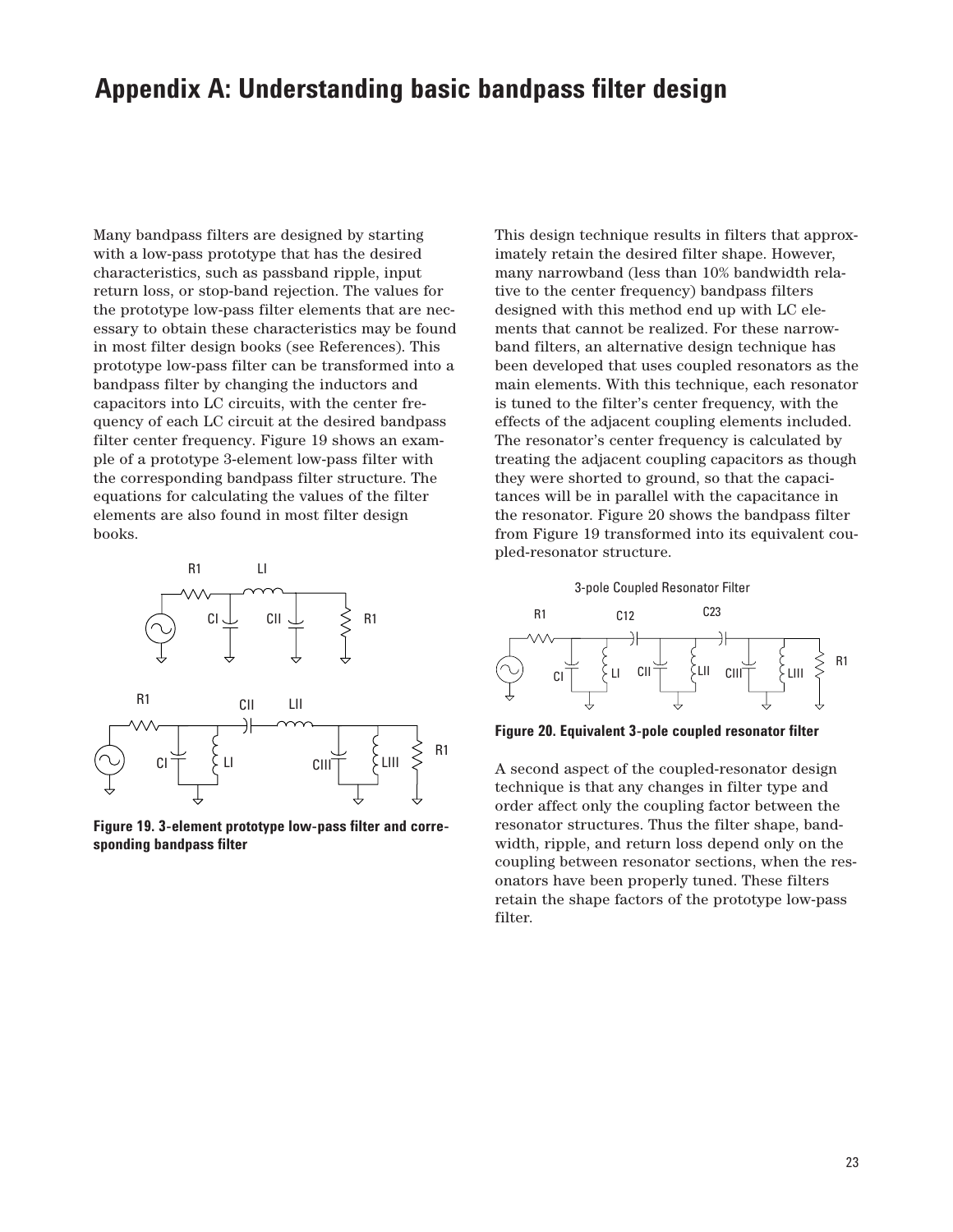A circuit simulation program has been used to model the response for the mathematically simple three-pole Butterworth low-pass filter. Examining this filter's response using the time-domain transform shows that the characteristic nulls in the time-domain transform are indeed a consequence of the filter design. Repeating this simulation with a bandpass filter shows that the bandpass filter has exactly the same time-domain reflection impulse magnitude response as the low-pass prototype. Since the low-pass prototype's impulse response has the characteristic dips, and this filter has optimal circuit element values since it has no tunable components, we can conclude that the dips must also be present in a properly tuned bandpass filter.

The actual values of the elements used in the resonator are of little consequence, except that they affect the input and output impedances, so input and output coupling often include an impedance transformer to ensure a 50-ohm match.

These couplings can be capacitive, which is frequently the case in lumped-element filters, or inductive (sometimes called magnetic or B field coupling) which is often the case in cavity-tuned filters. In the latter, the coupling structure is an opening in the wall between sections that permits the circulating magnetic fields to couple. These openings or apertures can be made adjustable by narrowing the width of the opening, which reduces coupling, or adding a shorted tuning element, such as a machine screw, which increases coupling.

For many filters, the coupling factor changes only slowly with frequency, so that the center frequency of the filter can be changed over a substantial range without changing the basic shape of the filter. This is because the center frequency of the filter is determined only by tuning the center frequency of each resonator.

An intuitive way to think about this is that the coupling of other sections is what slightly pulls the center frequency of different resonators to move the poles about the necessary amount to produce the desired filter response. So, if a tuning technique can assure that each resonator is properly tuned, the total filter response will be correct.

In a simple cavity resonator filter, all resonators have the same center frequency, with the effects of the resonator coupling included in the calculation of resonator frequency. This frequency is also the center frequency of the filter. However, this is not true for filters with transmission zeroes, where cross-coupling between resonators will cause the cross-coupled resonators to be at a different center frequency than the other resonators. These crosscoupled resonators may pull the adjacent resonators slightly off from the center frequency of the filter as well. Thus, in tuning these filters, we need to determine the correct center frequency of the cross-coupled resonators (and possibly some of the adjacent resonators), and tune those resonators for that frequency, while tuning the remaining resonators to the filter's center frequency. A better understanding of using time-domain filter tuning for cross-coupled filters is still needed, and more research is being done on this topic.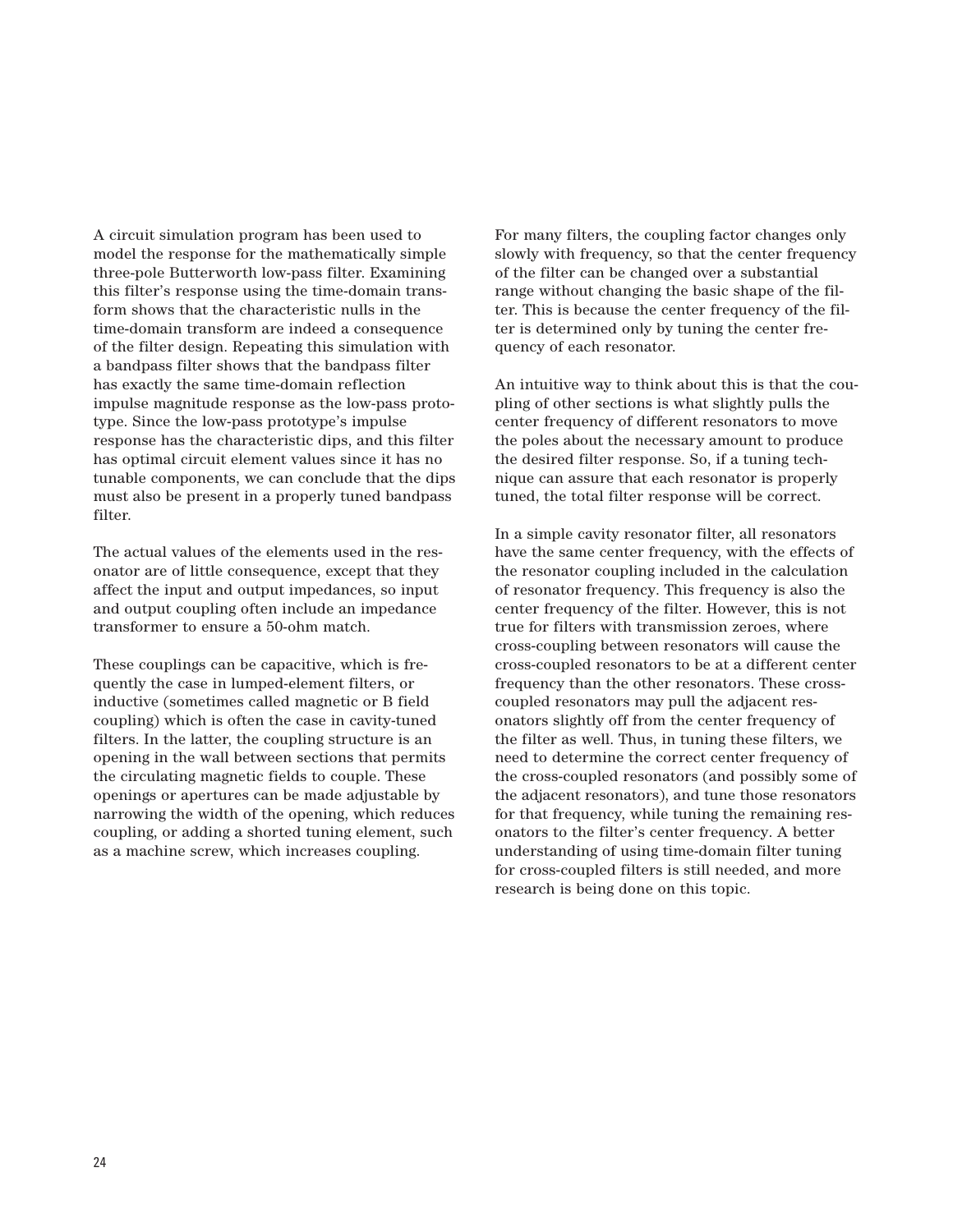# **Appendix B: Using time-domain in the network analyzer for filter tuning**

To understand how to set up the network analyzer for time-domain filter-tuning measurements, it is helpful to review some basics of the time-domain transforms.

Normal time-domain reflectometers (TDRs) are inherently broadband and low-pass in nature. This means they are only useful for measuring DCcoupled circuits. They cannot be used for measuring bandpass filters, since the filters will appear to be almost totally reflective. However, a special mode of the network analyzer time-domain transform called bandpass mode can be used on band-limited devices.

In this mode, the center frequency of the frequency sweep is effectively translated to DC, and the inverse Fourier transform is applied from minus one-half of the frequency span to plus one-half of the span. This is important when looking at a bandpass filter with a frequency response that is the same as a low-pass filter response translated up in frequency to the center of the bandpass filter.

The time-domain transform represents the return loss as a function of length through the device under test. For time-domain transforms to be useful, they must have enough resolution to resolve the distinguishing characteristics of the network being measured. In general, the resolution of a transform is inversely proportional to the frequency span, although in bandpass mode the resolution is reduced by half because half the span is for negative frequencies and half for positive frequencies.

Looking at measurements of bandpass filters with a broad frequency sweep causes the same problem as in a low-pass TDR measurement: you see a neartotal reflection at the input, and almost no other reflections. A normal network analyzer sweep of the bandpass filter, perhaps over two or three times the filter's bandwidth, would be a narrow sweep and was previously thought to have insufficient resolution to determine any characteristics of the filter. However, if the measurement is properly set up, the resolution limitation does not apply in measuring filters.

When a filter is examined in the time domain, each filter section has substantially more delay than its physical size would suggest. This is because the delay of a filter is inversely proportional to its bandwidth. The narrower the bandwidth, the longer the delay. For multiple-section filters, the transmission delay is approximately  $N/\pi BW$ , where BW is the bandwidth in Hz and N is the number of sections. Each section can be considered to add about 1/N of the delay. Thus the reflection delay of each section is about  $2/\pi BW$ , and the total delay for reflection is about  $2N/\pi BW$  (twice as much as the transmission delay because the signal must go through the filter and back).

If the frequency bandwidth used to sweep the filters is at least two times the filter bandwidth, there will be sufficient resolution to discern the individual sections of the filter. The frequency span should not be too wide, or too much of the energy will be reflected, and tuning sensitivity will be reduced. Depending upon the filter, a frequency span of two to five times the filter bandwidth can be used.